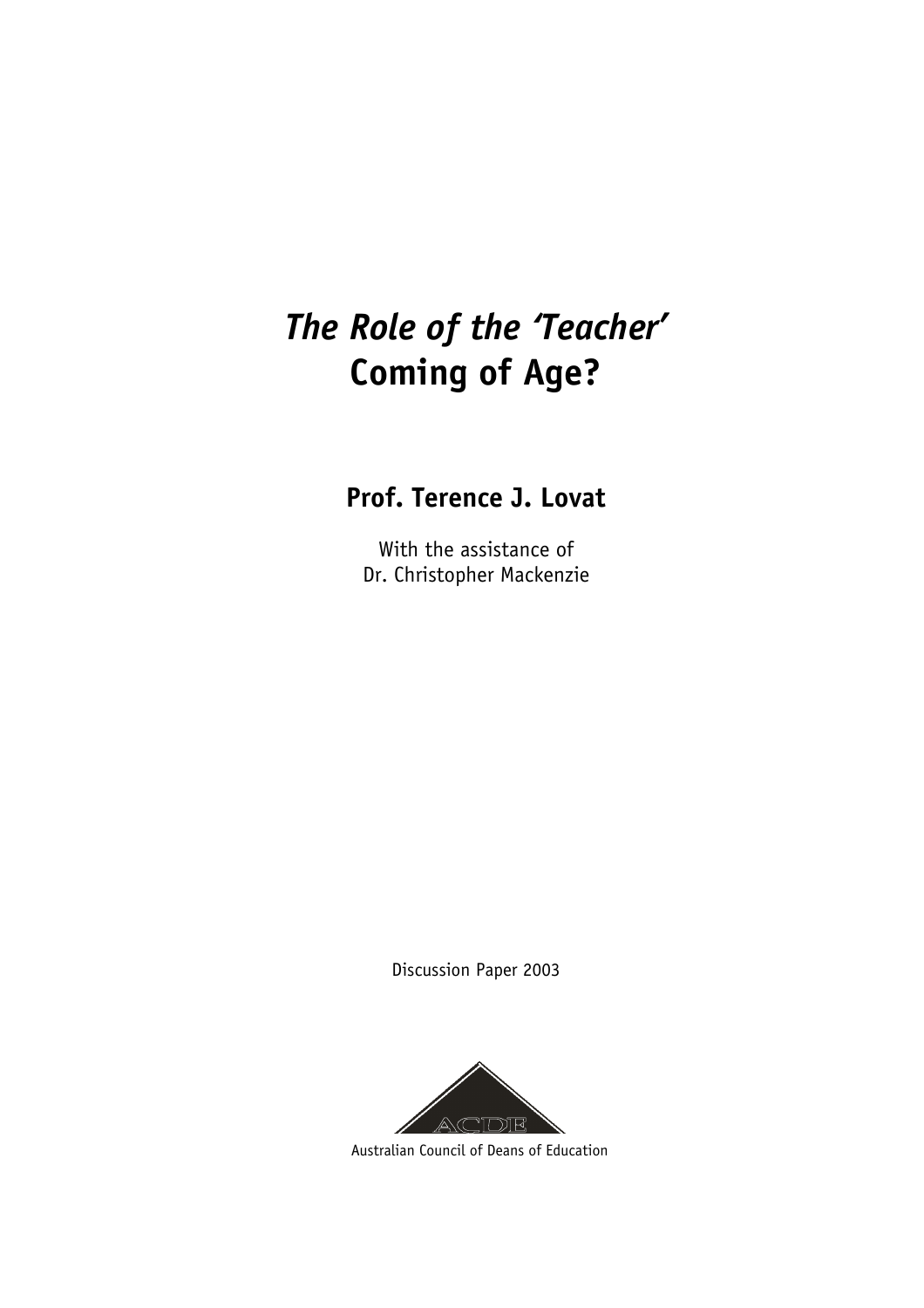June 2003

The Australian Council of Deans of Education Incorporated (ACDE) is the national organisation of the deans of faculties of education and heads of schools of education in Australian universities. ABN: 58 003 862 359

ISBN 1 876814 05 5

This work is copyright. In addition to reproduction permitted under the Copyright Act 1968 (as amended), it may be reproduced in whole or in part for research, training or policy development purposes, subject to the inclusion of acknowledgement of the source, and no commercial use or sale. Reproduction for purposes other than those specified above requires the written permission of the ACDE. Additional copies of this report may be purchased for \$22 (including GST and postage). Please make cheques out to

the 'Australian Council of Deans of Education', and send the order to:

Executive Officer, ACDE c/o RMIT University PO Box 71 BUNDOORA VIC 3083 PHONE: 03 9925 7844 Fax: 03 9925 7586

The views expressed in this paper do not necessarily reflect the views of the Australian Council of Deans of Education.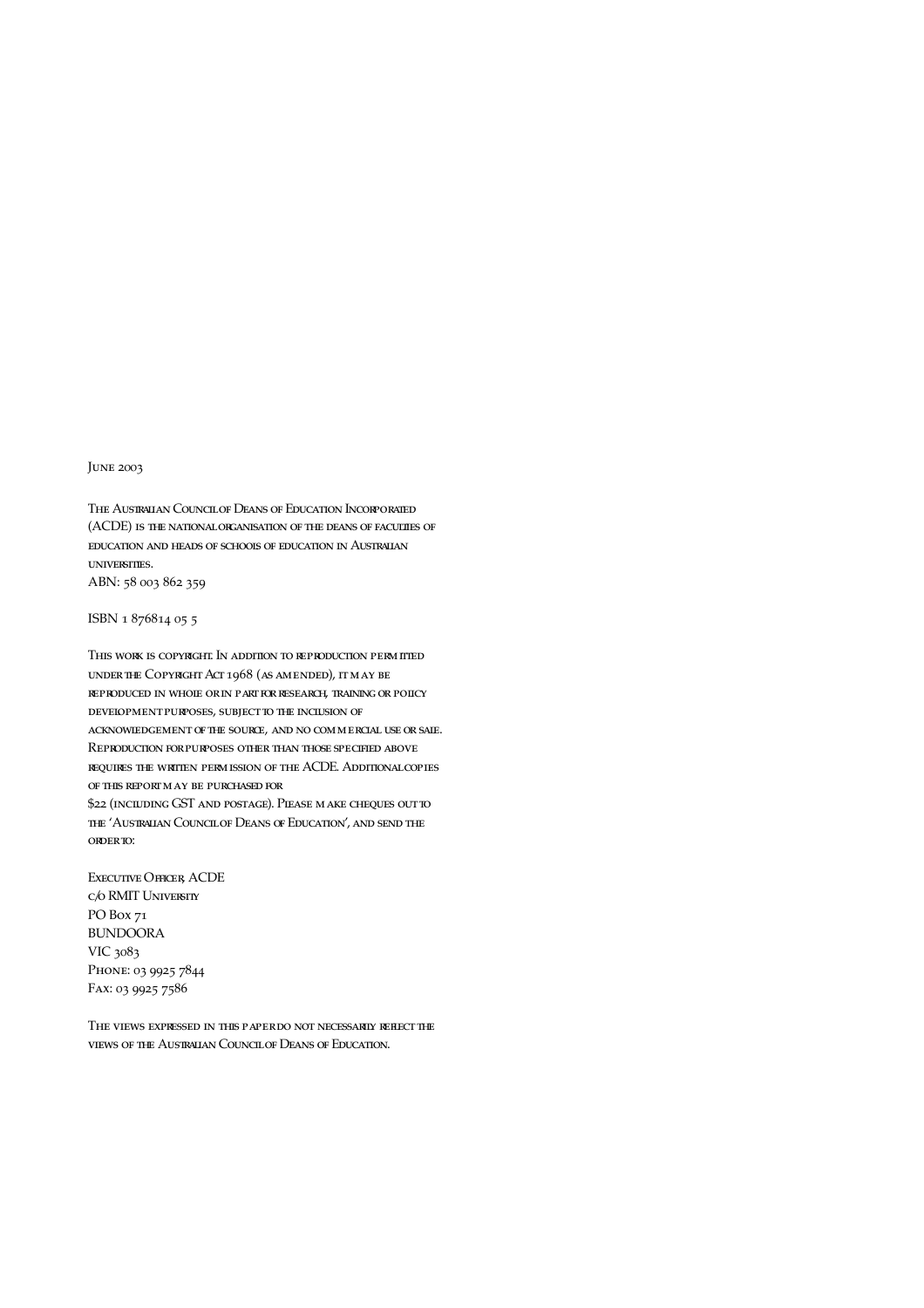# **Contents**

| Introduction                                                               | 1  |
|----------------------------------------------------------------------------|----|
| Teaching: Registration and Issues of Professionalism, Standards and Status | 5  |
| Teaching: The 'New Pedagogies' and Enhanced Research Underpinnings         | 11 |
| The Challenges for Teaching                                                | 15 |
| Conclusion                                                                 | 31 |
| References                                                                 | 33 |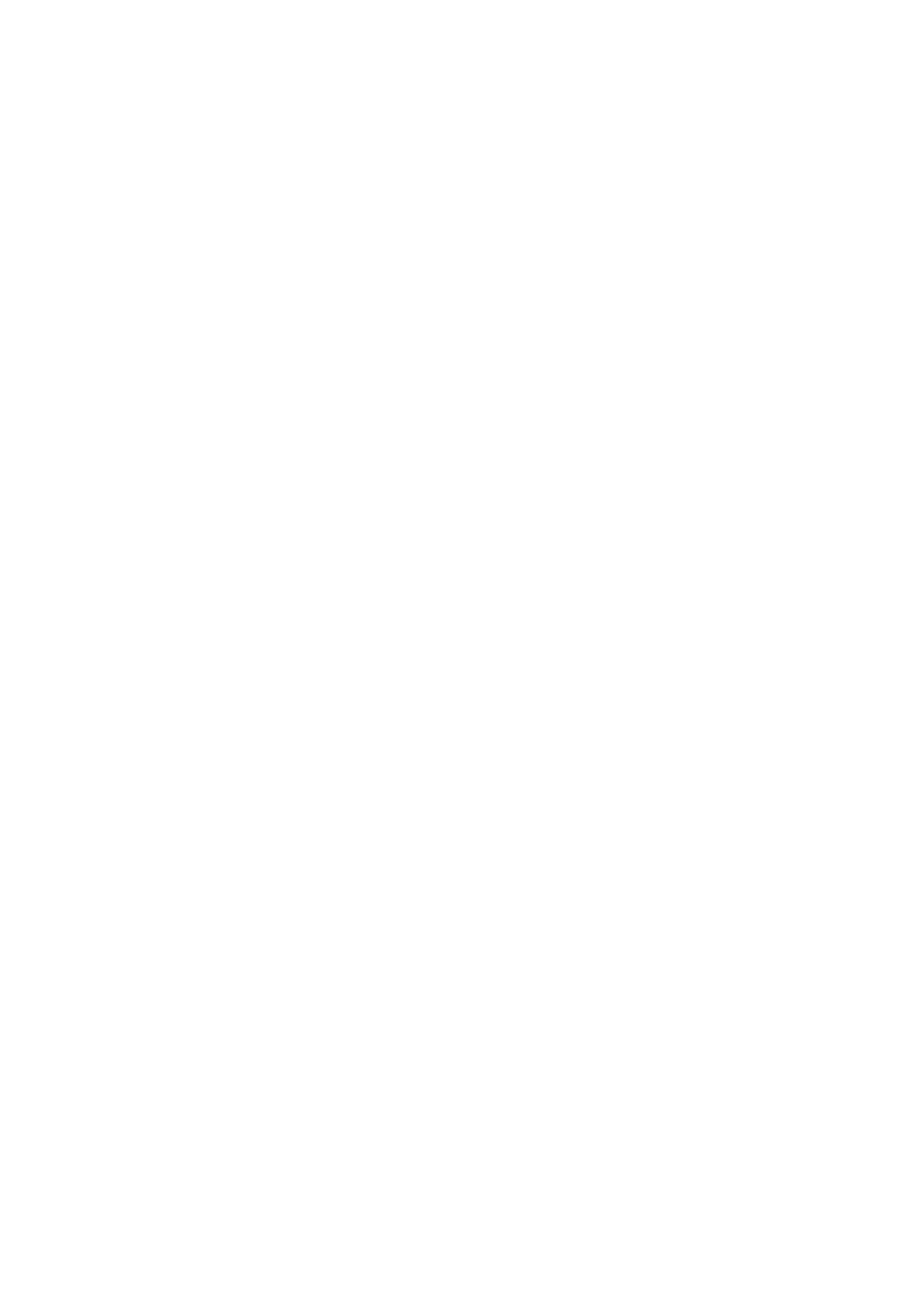# **The Role of the 'Teacher': Coming of Age?**

#### **Introduction**

The world of the twenty-first century is characterized by the development of 'knowledge economies' wherein nations' social prosperity and economic viability are premised upon skilled and knowledgeable citizens. It is also characterized by change and uncertainty. A diverse array of educational commentaries and research are therefore concerned with the effects of this uncertainty and the need for types of knowledge and skills to be developed. It is in this context that the role of the teacher and education generally needs to be considered. In what amounts largely to a process of adaptation to these new circumstances, the role of educators will need to be reconceptualized and teacher education will need to broaden its focus (ACDE 2001). The Australian Council of Deans of Education (ACDE) vision recognises education as the key to economic prosperity, social cohesion and the promise of democracy. It also recognises that the major challenge for the teaching profession in the twenty-first century is to prepare young people to live and work in a world characterised by constant change and uncertainty.

Developing teacher education programs that effectively prepare teachers for the knowledge economy and the challenges posed by unparalleled classroom complexity will require a steely determination to devise programs that produce teachers of the highest quality. Thus, this paper advocates a fundamental reconceptualization of teaching and teacher education, a seismic shift in the way education and teaching is commonly understood. To this end, it proposes not a series of segmented and atomised policy initiatives but rather a holistic and fully-integrated approach to reform. In short, the objective is to enhance the professional status of teaching, to transform teaching into a mature profession, one on par with medicine, law, engineering and social work, a modern profession. This is not to suggest that we are now living in a policy vacuum, for there are some important initiatives already underway. Rather, it means we should see them as a point of commencement, the genesis of a wide-ranging reform agenda.

This paper begins with an overview of those initiatives already underway. It considers the national professional standards movement, professional standards that make clear the knowledge and skills necessary for accomplished teaching and which, among other purposes, may help to determine how quality teaching can be identified, acknowledged and rewarded. They should open the way for teachers to be entrusted with greater autonomy to undertake deeper diagnostic and prescriptive work as well as to design educational programs and curriculum according to their own professional judgement. The paper also discusses the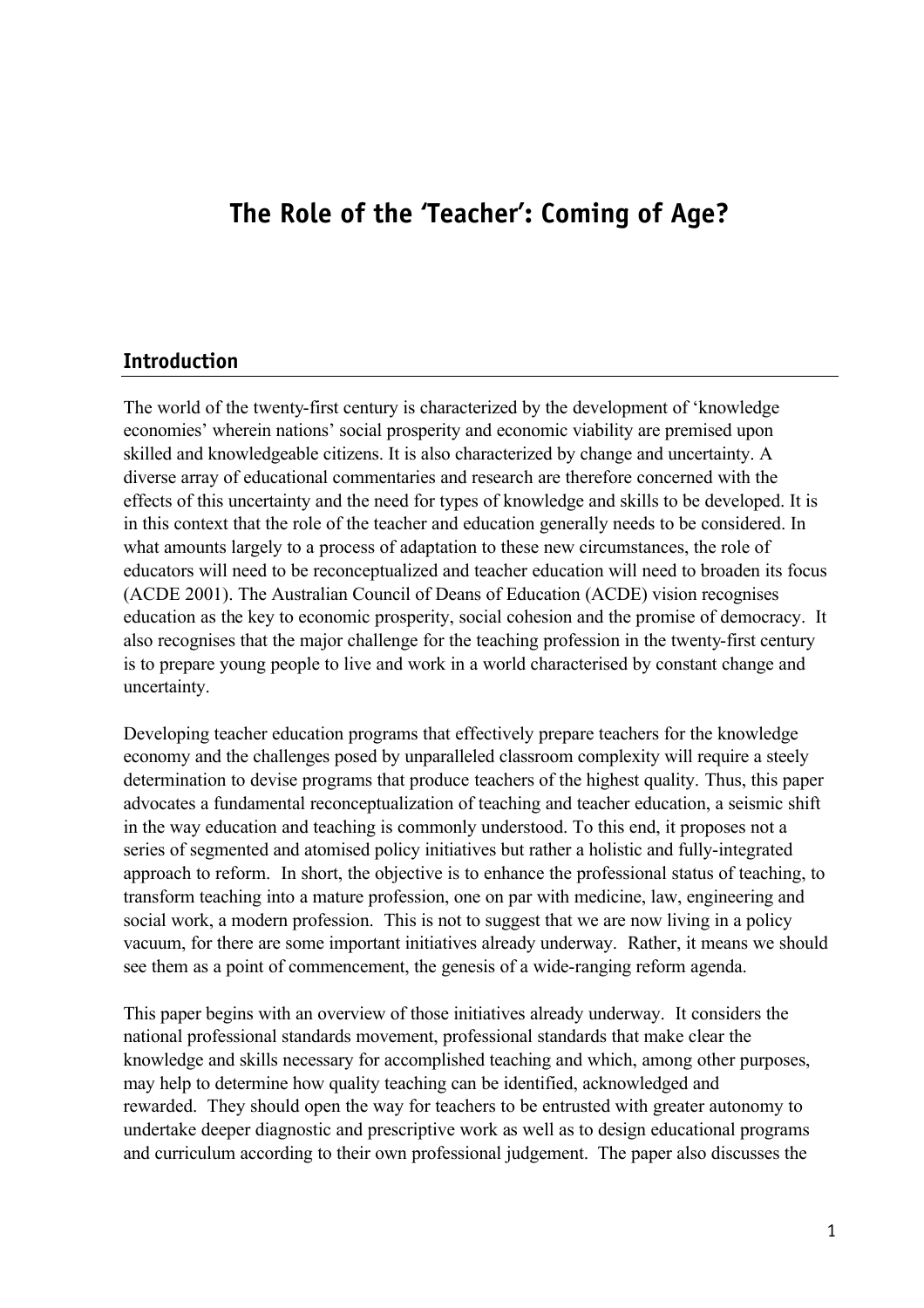proposition of a code of practice similar to those by which professionals in other fields are guided, a code of ethics that directs teachers when discharging their responsibilities.

The development of national standards has also been underpinned and partly driven by recent educational research which demonstrates that teacher quality is a key determinant of student learning. The paper considers educational research that demonstrates how teacher quality is the single greatest factor in explaining student achievement, more important than classroomrelated issues such as resources, curriculum guidelines, and assessment practices, or the broader school environment such as school culture and organisation. These new pedagogical understandings are serving as a guide for developing teaching standards and for decisionmaking about the sorts of skills with which teachers should be equipped.

As well as discussing current activities, this paper explores some of the challenges that face the teaching profession. It argues that, if left unaddressed, these challenges have the potential to slow the advancement of the profession generally and impair the quality of teaching and learning in schools, in particular. The challenges include ensuring there is an adequate supply of teachers, particularly teachers of certain subjects such as languages other than English, mathematics, science, information technology and physics, as well as enough teachers to service schools in rural areas. A further and related issue is that of remuneration. It is proffered that, because they earn significantly less than other professionals, teachers can be lured to work in other countries where they are paid more generously. Moreover, comparatively low salaries arguably deter the most competent and talented individuals from embarking on a career in teaching. Thus, there is a strong case for an increase in teacher salaries, particularly for teachers once they reach the top end of the salary scale. The paper also draws attention to a specific matter related to the drive for professional standards discussed above. While applauding the move towards standards for the profession, the paper cautions that teachers themselves must have significant input to their design and implementation. Teachers need to have a strong sense of ownership.

A further and undoubtedly more formidable challenge than those described above will be to reconceptualize and reform current methods of initial teacher education. Notwithstanding a few cases of innovative practice, most stakeholders are currently segregated, atomised and operating in isolation of each other. Thus, any reconceptualization of teacher education needs to be underpinned with a commitment to collaboration. Strategies that facilitate communication, the sharing of ideas and enable the movement of personnel between schools and teacher education institutions need to be considered. This paper argues for the development of strong functional relationships between schools and teacher education institutions, particularly in respect of teacher education and the professional experience component of teacher education programs.

The paper also addresses issues regarding a number of other critical areas: the professional development of teachers; educational research; tertiary teaching and the resourcing of the education sector. It argues that professional development needs to be understood in terms much broader than is presently the case; it needs to be considered in terms that befit the status of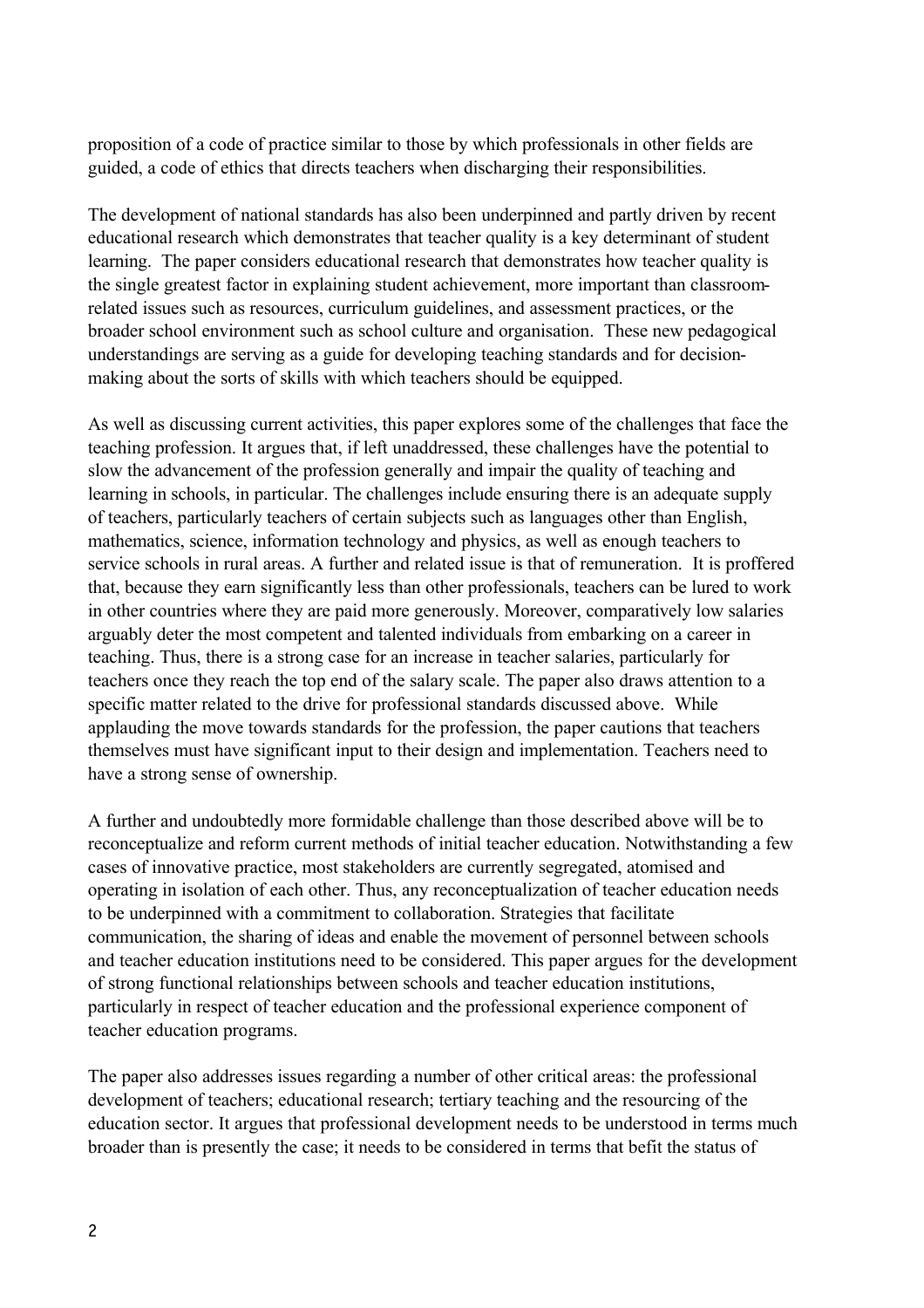teaching as a profession. Like initial teacher education, professional development needs rethinking. It must be ongoing rather than intermittent and serve the individual needs and interests of teachers, sufficiently funded, openly and actively encouraged by employers, systematically structured to open up career pathways and be of the highest possible quality. Educational research is also discussed in the context of the need to ensure that teaching and learning in Australia is of the highest quality. Curriculum development, approaches to the education of teachers and pedagogical methods need to be fortified by educational research. The case is made that research and evidence should be used to consistently reiterate, inform and modify teacher education programs in reflection of the lived experiences of teachers. In line with the collaborative philosophy described above, educational research needs to be collaborative in nature. School-based practitioners and academic educational researchers need to work together.

The paper pays particular attention to teaching in higher education and argues that, if quality of teaching is the key determinant of student learning, there is no reason why tertiary teachers should not be required to undertake some form of teacher education. And, finally, the paper considers the resourcing of preschool, school, TAFE and tertiary education. A particular emphasis is placed on preschool education. It looks at some of the problems peculiar to this sector, arguing that most are the result of inadequate and diminishing public investment.

This paper seeks not to make a series of dogmatic proclamations about the state of the teaching profession in Australian nor to develop a set of policy prescriptions. On the contrary, its principal aim is to make some observations about the teaching profession and raise a number of possibilities for future action. It is intended to develop some ideas about how to enhance teaching as a profession, improve the quality of teaching and learning and give individuals the best possible opportunity to reach their full potential and grow into confident, socially productive citizens. In a world increasingly characterised by change, instability and uncertainty the role of educators has never been more vital.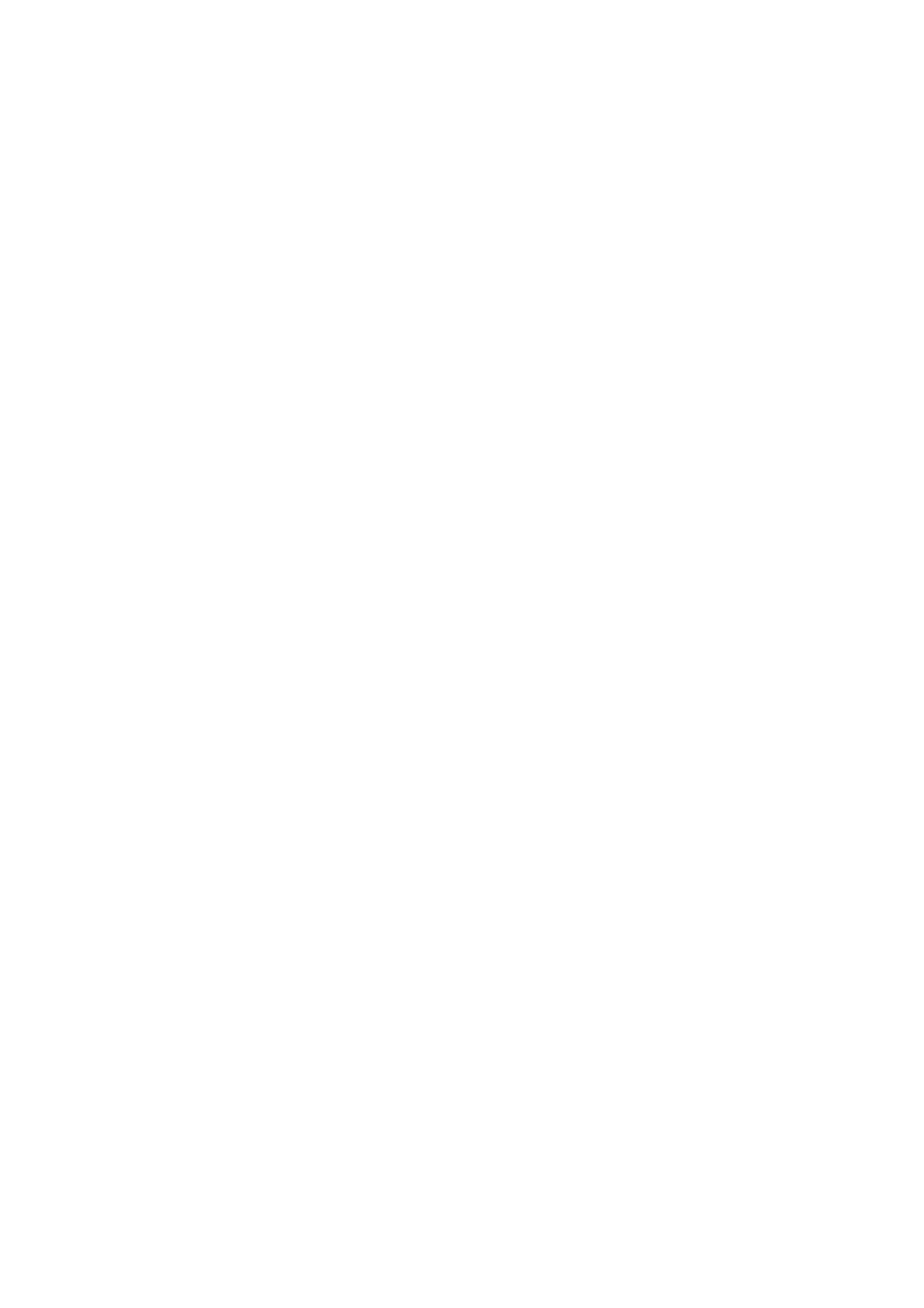## **Teaching: Registration and Issues of Professionalism, Standards and Status**

A principal means of preparing teachers for the twenty-first century is already underway in Australia; the registration of teachers, a move as symbolic as it is expedient. Naturally, there are expediencies to do with proper qualifications, accreditation of training programs, probity checks, and the like. However, beyond these, the shift towards registration has come with such force and determination that it seems to have taken on symbolic power beyond itself. It may well be indicative of a moment in the evolution of the role of 'teacher' in our society. The Federal Senate Report (1998), *A Class Act*, said of it:

*Registration serves an important purpose as gatekeeper for entry into employment in schools, and registration standards are a vital consideration. Without standards, a professional body is defenceless. A demonstrated ability to articulate standards for high quality practice is an essential credential if a professional body wishes to be taken seriously by the public and policy makers (Senate 1998, ch 2. 16).*

Hence, registration comes to be seen as a natural consequence of the acceptance of teaching as a profession. So, what is this professional status, and which guiding standards might possess genuine capacity both to martial the energies of teachers and convince a sceptical public that teaching truly is a profession, in at least some important senses? In turn, how do these perceptions assist us in addressing the issues which surround teachers and teaching in our time?

Establishing the appropriate means of professionalising the field of teaching has dominated the minds of the education policy community and education academics over the last decade (Boston 2002). In this sense, identifying the characteristics of professionalism is essential to the task of setting standards. Again, the views put by the 1998 Senate Report might be helpful to guide our thoughts. It describes the characteristics of professionalism as including:

#### *(i) a strong motivation or calling*

In the many statements through to treatises which have tried to capture the essential nature of the teacher role, few have not acknowledged the vital *sine qua non* of commitment, both to the business of learning and to its subjects, the students or pupils. The much-heralded National Board of Professional Teaching Standards (NBPTS 1999) from the United States has, as its first of five essential propositions of Accomplished Teaching, that "Teachers are committed to students and their learning." It goes on to say:

*Accomplished teachers … treat students equitably. … They .. adjust their practice based on observation and knowledge of their students' interests, abilities, skills, knowledge, family circumstances and peer relationships. … they foster students' selfesteem, motivation, character, civic responsibility and their respect for individual, cultural, religious and racial differences (NBPTS 1999, 3-4)*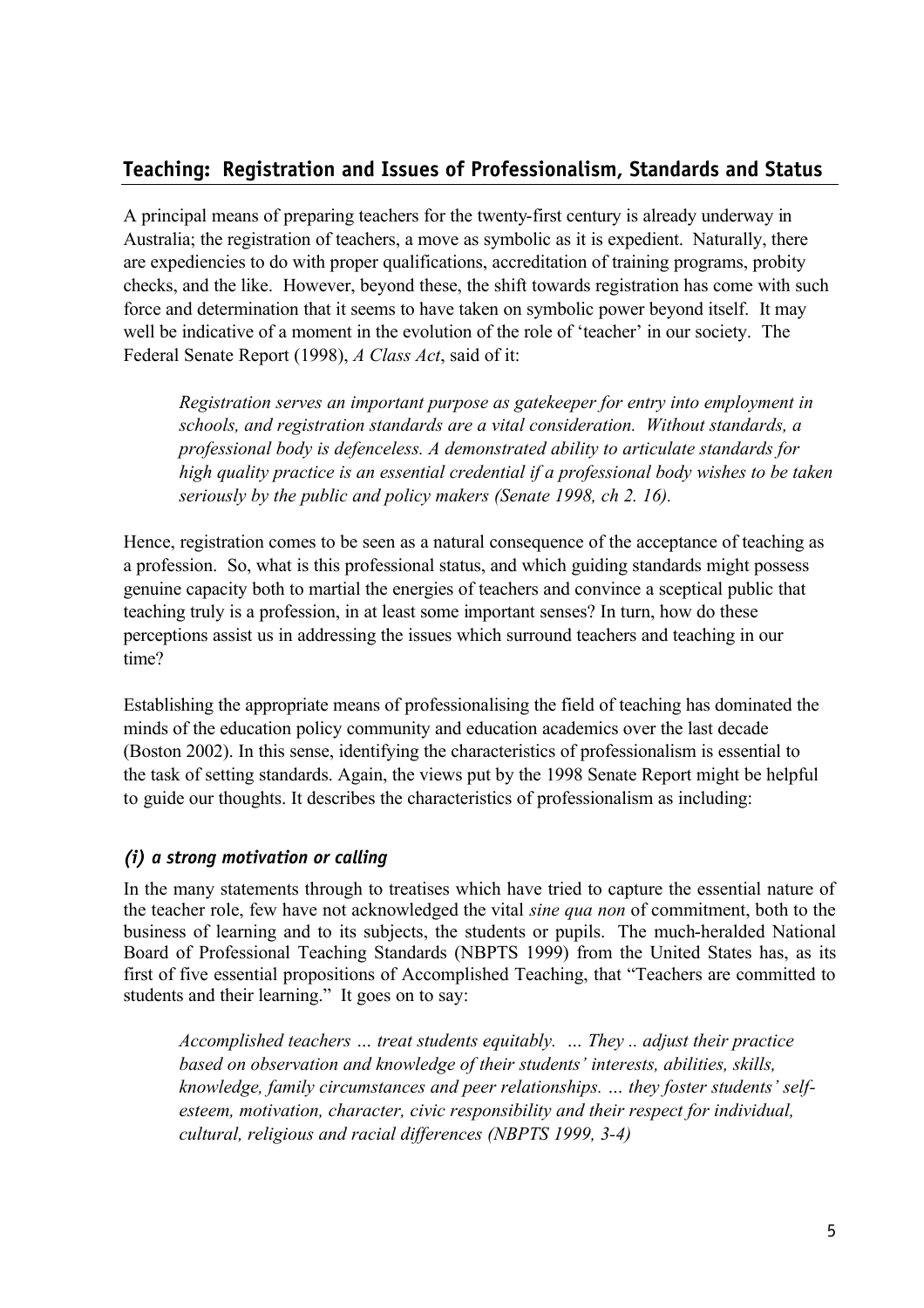#### *(ii) possession of a specialized body of knowledge and skills acquired during a long period of education and training*

In terms of a specialized body of knowledge, both history and research have a role to play in developing and refining that knowledge. The role of educational research in this process is discussed in detail later in the paper, while the history and development of teaching, and teacher education is revised here. In the history that stands behind the 'teacher' in modern idiom, there is an element that speaks of 'high knowledge', as well as 'special powers of communication'. In ancient Aboriginal folklore, the 'elder' held knowledge of the secrets of the dreamtime, while in ancient Hinduism, the 'guru' had knowledge of the wheel of life. In ancient Confucianism, the 'instructor' possessed knowledge of the all-important practical wisdom, and in ancient Greek civilization, according to Plato, the 'philosopher king' (the practical philosopher and teacher of the day) was the one who should know and be able to communicate the knowledge of the gods. In early Christendom, the bishop was deemed to be the 'first teacher among teachers', whose credentials rested on the clarity with which he could communicate his knowledge of the truth contained within the Scriptures. The high status, recognition and power of the bishop was tied to this essential knowledge and the capacity to teach it to others. With the politicisation of the bishop's role in the fourth century, the mantle of teaching passed in all but a formal sense to the religious orders, and the monasteries of Europe effectively became its first schools and universities. It was among people such as Roger Bacon, the Franciscan friar, and Thomas Aquinas, The Dominican Monk, that modern science first prospered in the West.

In all of this potted history, the common feature of teaching was that it was not in any real sense directed to a universal audience, but rather to a more selective, 'children of the establishment' audience. Truly comprehensive education, in which the teacher's role was to communicate the important store of knowledge to everyone in a given population, is a recent phenomenon, being only about a century and a half old. In Australia, the beginnings of this phenomenon date to the mid-1800s, and were only formalized with the various public instruction acts of the 1870s and 1880s. By this move to universalize education, the traditional role of teacher was naturally challenged. For a start, what had been an exclusive role for a chosen few became increasingly a role which society needed to convince many to undertake. Establishing recognition of specialized knowledge while communicating with a far wider audience, as well as maintaining the same status in this wider setting that had come more easily in the select setting, were just a couple of the features of the challenge.

From the earliest days of public education, the need for a formal training period was recognized as essential if the credibility of the modern teacher was to match the tradition from which it had grown. After all, even in the ancient and medieval periods, the roles of elders, gurus, instructors, philosopher kings, bishops and monks were all associated with stringent preservice training and it was this mandatory rite of passage that contributed vitally to the status enjoyed by those who fulfilled these roles. From the time that the State first became involved in education in Australia, a form of pre-service training became the normal expectation. While at first this was in the form of an apprenticeship, by the time of the first instruction act, a 'training school' component had been added. With a mandatory requirement of something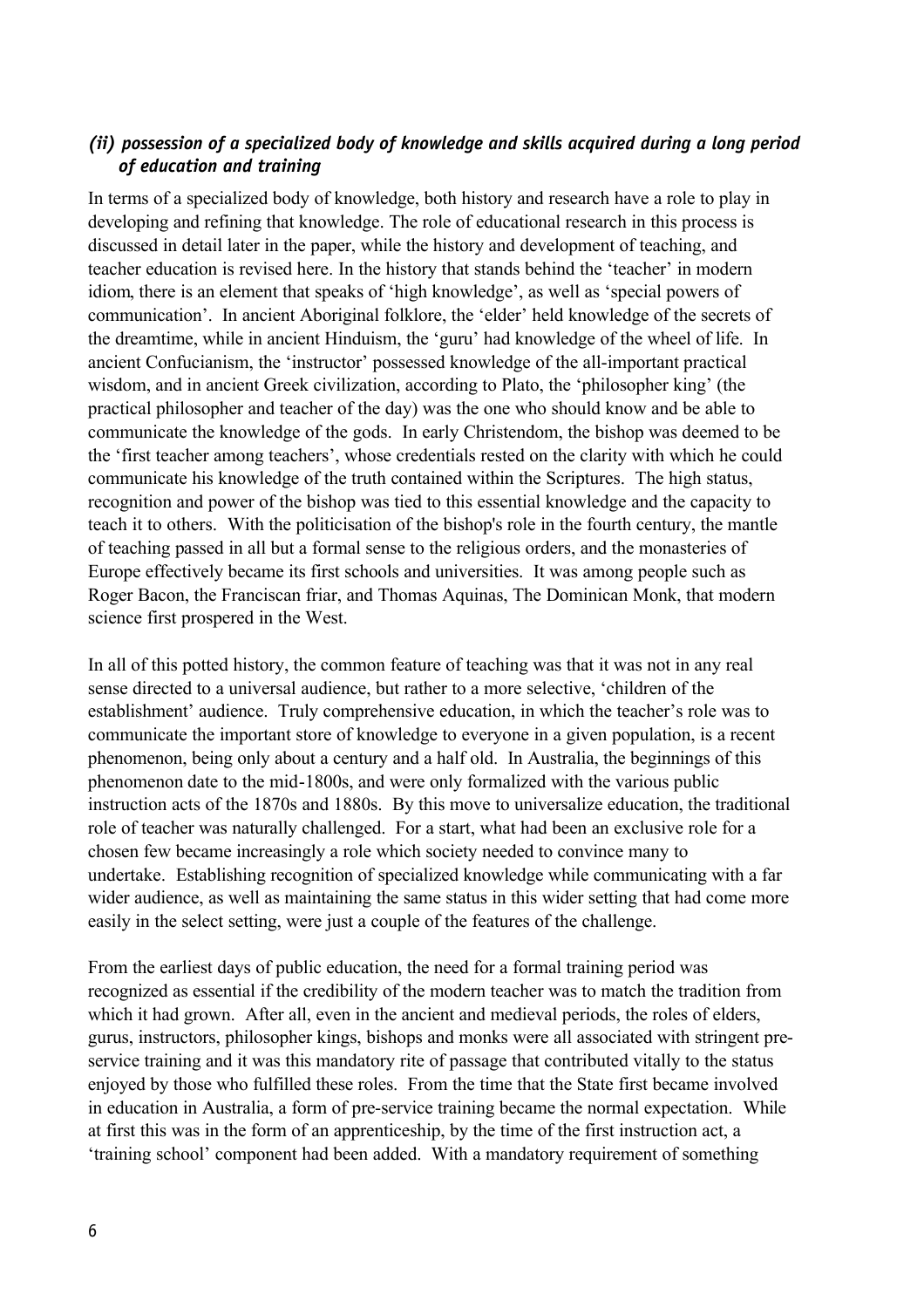between 3 to 6 months, this formal training period paled in comparison with the equivalent in both medicine and engineering, both of which, by then, were minimally four year university courses. In the early twentieth century, the first designated teachers colleges were established and, by the 1960s, these were providing, typically, post-school pre-service courses for primary teaching (2 years) and post-graduate courses for secondary teaching (1 year).

The Martin Report on Higher Education (1965) represented a watershed in higher education generally. Among its many important predictions and recommendations was one dedicated to teacher education and the profession of teaching in general. Noting that the status of teaching, like its training arm, was lagging well behind that of its professional counterparts in medicine, law, engineering, etc., Martin recommended that, among the many challenges for higher education in providing for appropriate professional education, it should include "…*provision of the best possible facilities for the training of teachers.*"

While clearly it was Martin's first choice that this provision be offered by a re-vamped and bold new university system, the resistance to his vision, combined with resignation to its realities, left the system divided, with the so-called 'colleges of advanced education' (CAEs) picking up the mantle for teacher education. While this still left teacher education largely associated with the poor relation of the binary system, nonetheless, the CAEs became degreegranting and, by the late 1980s, most new teachers were receiving four-year, degree-endowed, pre-service training. As the distinction blurred increasingly between the universities and the CAEs, it became more common to find teacher education of all forms being offered within the university system and, with the final amalgamation of the two sides of the sector into one 'unified national system' in 1989, teacher education was finally where medicine and engineering had begun 100 years or so before, and where Martin had clearly wished it to be, namely, as a fully-fledged part of the course profile of the university system.

#### *(iii) control of standards, admission, career paths and disciplinary issues*

The combined ACE, ACSA & AARE National Discussion Paper (2000) titled, *Standards of Professional Practice for Accomplished Teaching in Australian Classrooms,* begins with Ingvarson's 1998 challenge:

*the (teaching) profession has yet to build its own infrastructure for defining high quality teaching standards, promoting development towards those standards and providing recognition for those who reach them; in other words, teaching has yet to build a professional development system based on profession-defined teaching standards (Ingvarson 1998, 3 cited in ACE 2000).*

If the above represents accurately the state of play in 1998, it was not for want of trying to rectify the situation, both in the preceding and subsequent years. Beyond the combined paper noted above, there have been Standards papers released, internationally, by the OECD (1994), the USA National Board of Professional Teaching Standards (1999) and the Ontario College of Teachers (1999), and, nationally, by the NSW Ministerial Advisory Committee on the Quality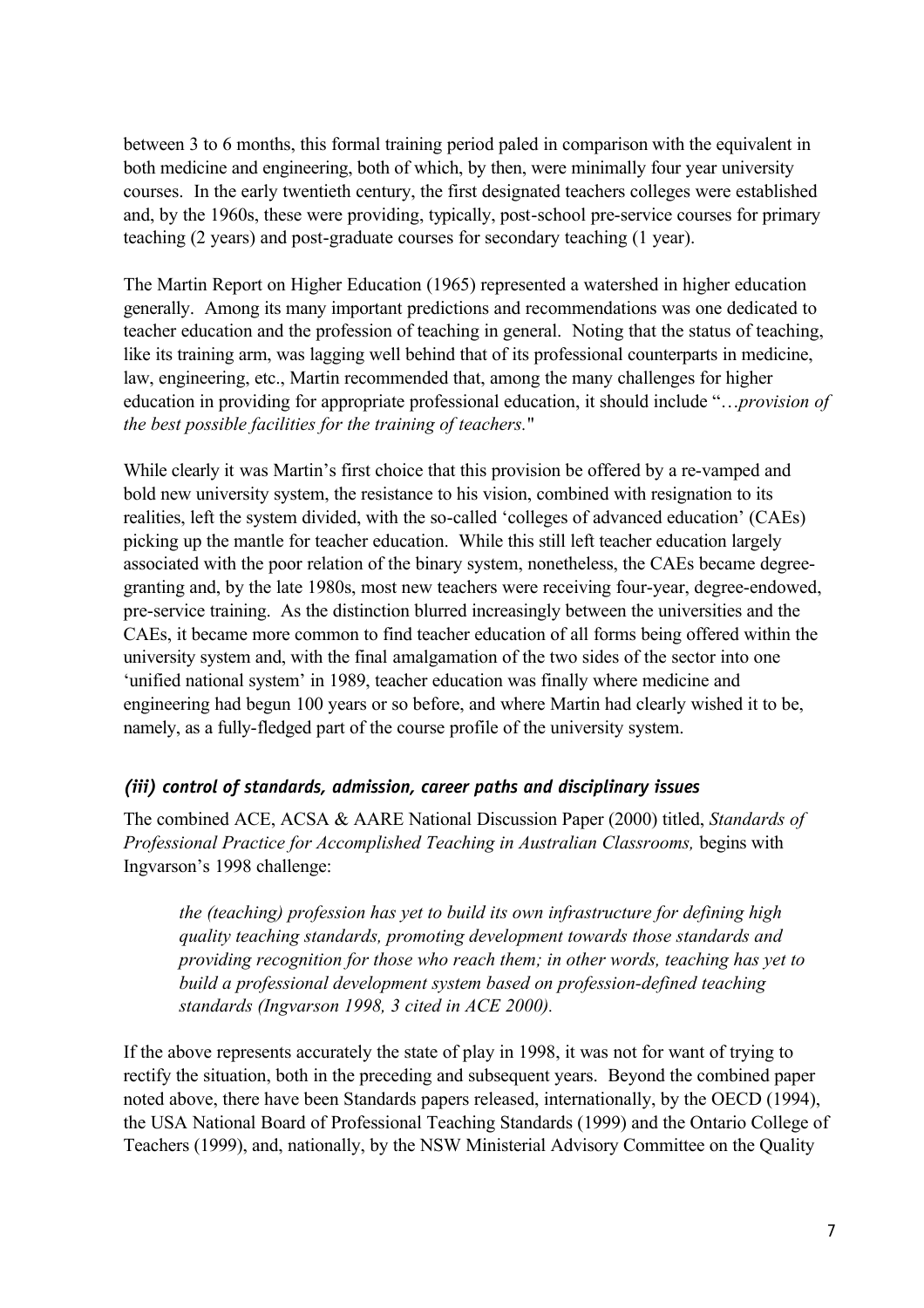of Teaching (1997), the Australian Council of Deans of Education (1998), the NSW Department of Education and Training (1998), and the Australian Science Teachers Association (2000), to name but a few.

Among these papers, lies a predictable consistency in the issues raised and the attempted categories and definitions. The combined ACE/ACSA/AARE paper attempts to pull the strands together with the fundamental question: *What constitutes accomplished teaching?* and, in light of the answer, which standards precisely would most adequately define and protect the essential character of teaching? It also attempts to advocate for the need for standards by addressing explicitly the link between standards and the notion of 'profession' as commonly understood, by clarifying just why it is that the teaching profession requires explicit standards, and by identifying the benefits to be derived for all stakeholders, teachers and prospective teachers, systems, students, teacher educators and the community. The paper is at pains to ensure that the premises and principles around which these standards might be based include: 'ownership' of such standards by the profession as a whole; the avowed belief that accomplished teachers make a difference; firm grounding in an accurate and comprehensive understanding of the complex nature of teachers' work; conformity with the reality that teaching incorporates a career-long continuum; and, sufficient flexibility to allow for celebration of individuality.

Concern with standards leads naturally to thoughts of regulation, both of entry and career development. It is not surprising, therefore, to find an increasing tendency for teaching legislatures to establish bodies which have as their prime duty the guardianship of entry to the profession and career development within it. In Australia, the forebear of these was the Queensland Board of Teacher Registration. Its duties include the provision of accreditation for teacher education courses and the setting up and quality assurance of processes for individual teacher registration. In Victoria, an Institute for Teaching has recently been established, with similar duties, and, in NSW, an Interim Committee has been established with the brief to advise the Minister on the setting up of its own Institute for Teachers, such as recommended by the Ramsey Review of Teacher Education (2000).

#### *(iv) autonomy in organizing and carrying out their work and the need for the ongoing exercise of professional judgment*

The Tasmanian Report, *The School in Society* (1968), heralded a new era for teacher professionalism in Australia, one suited to the new and more formidable forms of teacher training which were beginning to become common. The report suggested, in so many words, that the teacher should be more than a mere classroom mechanic, taking set curricula and interpreting them for students. It directed thought towards the notion of the teacher as local diagnostician, curriculum designer and developer, decision-maker about public teaching and learning. In effect, it placed the teacher profession closer to, if not alongside, other professions, like medicine, dentistry, engineering and law. Professionals in these fields are trained not merely to accept set prescriptions from on high, but to analyze needs relevant to their own domain and to provide solutions of their own. Naturally, each of these professions is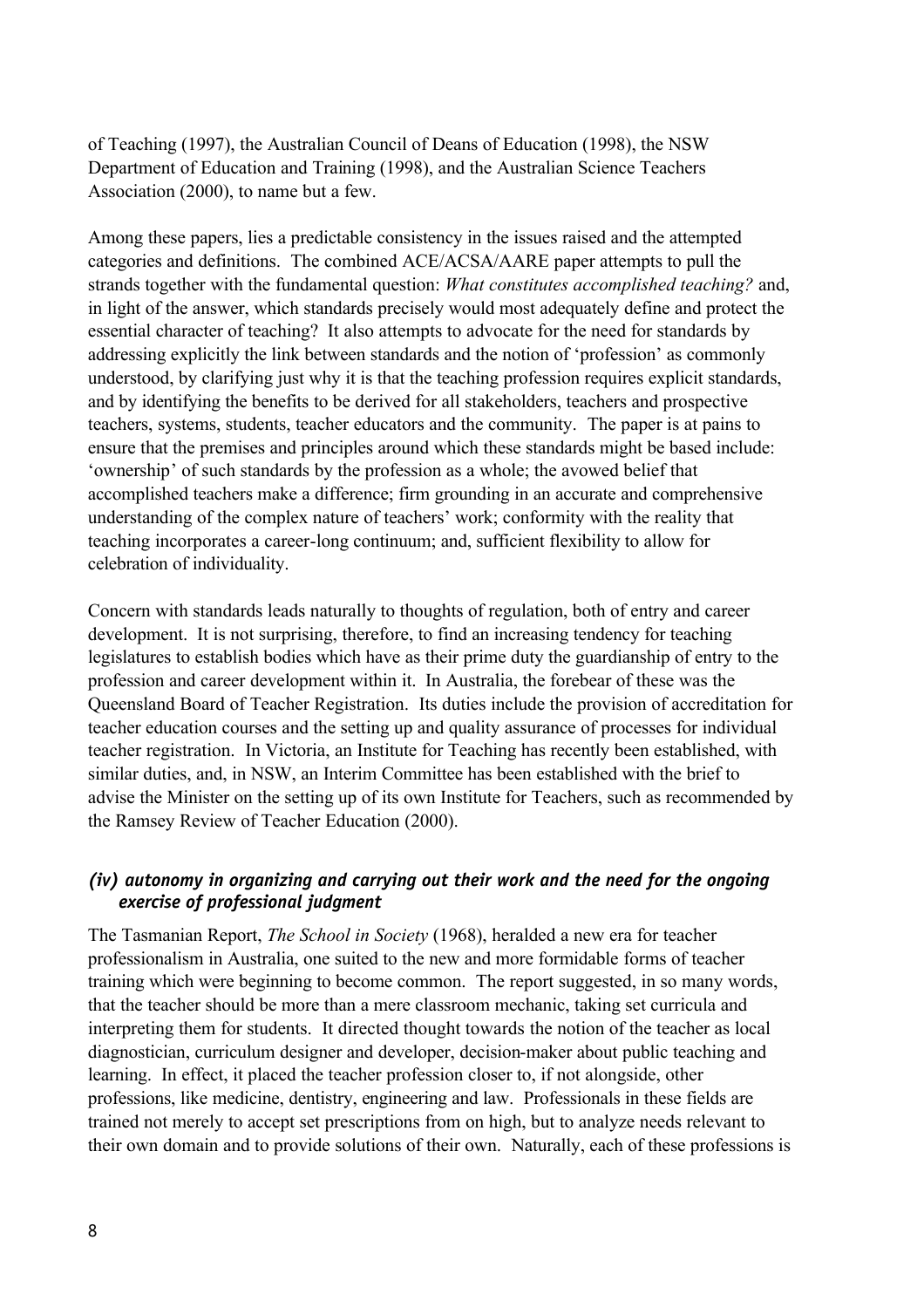attached to a tradition, a history, which helps to guide the actions of individuals, as well as having a professional body (the Medical Association, the Law Society, etc.) which also helps to set directions. Nonetheless, society expects a doctor to be able to diagnose and prescribe independently of these agencies, and the same goes for the lawyer, the dentist and the engineer.

So, it can be argued, it should be for the teacher. The teacher should be regarded as, first and foremost, a teaching and learning specialist who possesses skills of diagnosis and remedy prescription in relation to problems in the field. The fact that most teachers are on government payrolls, and tend towards collaborative work through government institutions, is no more pertinent to the argument than the same fact being applied to doctors in hospitals. The fact that a doctor is on government hospital payroll in no way lessens the rightful expectations that she or he possesses autonomous diagnostic and prescriptive skills.

Gradually, all States responded in one fashion or another to the new Tasmanian direction, and teachers quickly became more confident and competent in their capacity for curriculum design and development, as evidenced in the growth industry in school-based curriculum across the State systems, especially in the 1970s through to the late 1980s, and reaching a zenith with Whitlam's establishment of the original Curriculum Development Centre, created explicitly to foster 'situation-based curriculum development' across the country. It might well be argued that some of the developments of the past decade, including moves towards greater centralization of curriculum, have actually disempowered teachers in this regard. Such moves tend to create the impression that teachers cannot be entrusted with real curriculum decisionmaking power. This is no doubt one of the challenges for teachers and systems, especially as modern pedagogical research makes it so plain that the essential difference in student achievement or non-achievement revolves around the personal qualities and capacities of the individual teacher, far more than around the correctness of curriculum or the precisions to be found in the school structure (Newmann and associates 1996).

#### *(v) members accept and apply a professional code of practice*

The theme taken up each year in the annual Yearbook of the Australian College of Educators gives some indication of at least one of the burning issues facing the profession. In 2002, the theme was values in education (Pascoe 2002), covering a range of topics from values education, to the issue of standards and including more than occasional reference to the need for a professional code of practice. In an age of increasing professionalization, it has become common for specialist areas of public service to develop codes of practice by which professionals in a particular field should offer their service. The need for this has increased with the growth of individual-oriented rights legislation in most Western legislatures. These have rendered professionals in service of the public far more liable to civil and legal action if their service is not conducted properly. Codes of practice, and the entire phenomenon of a professional ethics, are therefore protective of the profession as well as offering guidelines for practical action. The best example we have of a fully developed code of practice based on classical ethical principles is that of biomedical ethics. Within biomedical ethics, four age-old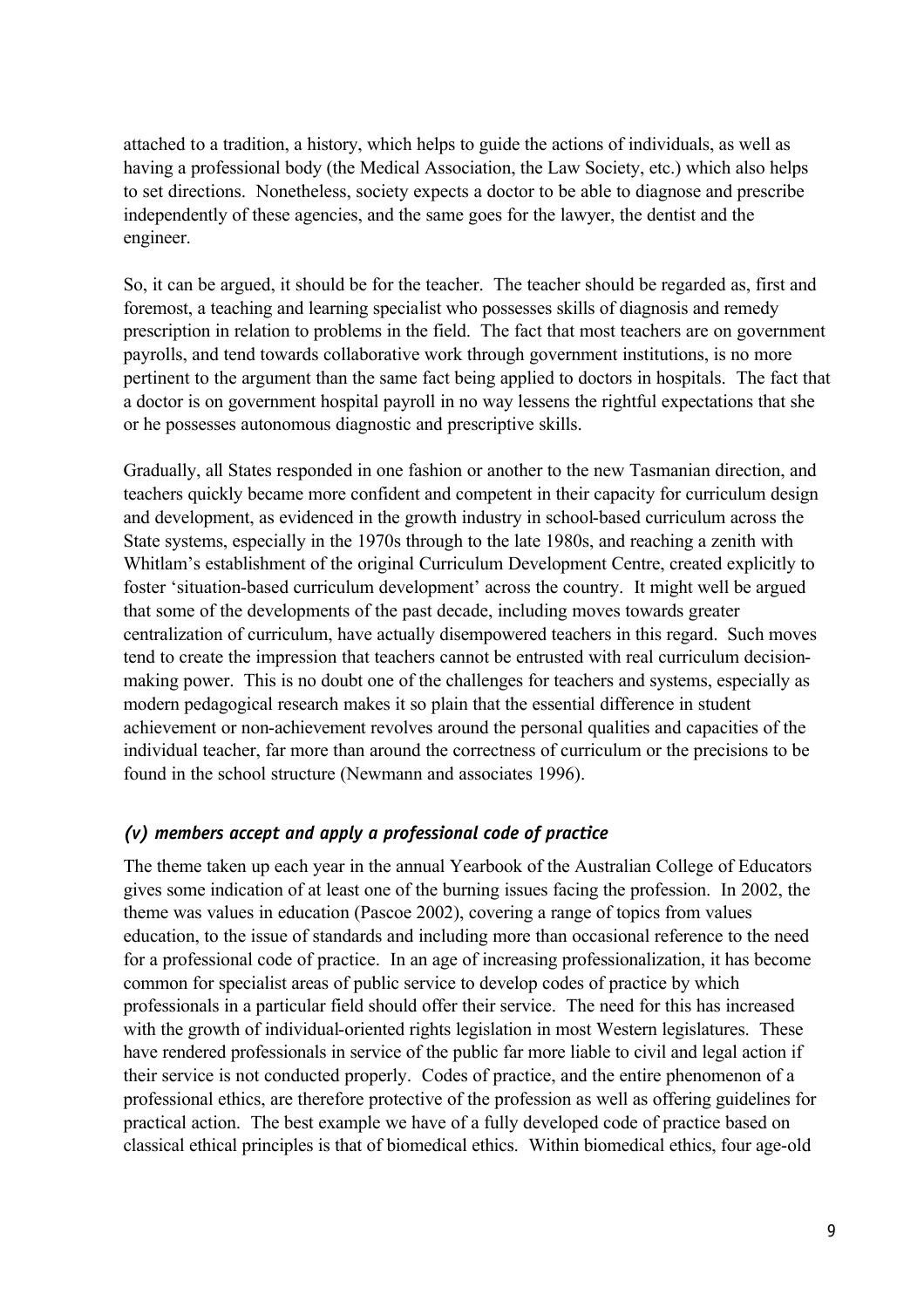ethical principles have come to be definitive. These are *Autonomy, Justice, Non-maleficence and Beneficence* (Mitchell, Kerridge and Lovat 1996). When these four principles are applied to practices within the medical profession, they are seen to guide proper conduct and action for the profession. It seems a reasonable line of argument to suggest that these principles may also serve to guide the practice of teachers.

Autonomy is a principle that assumes that the individual is responsible for his or her own life. Just as cultural shifts in thinking have elevated the importance of the autonomy of the patient in medical practice, so there are shifts that recognize more keenly the rights of the clients of education, pupils, parents and the community in general. Concerning justice, the Aristotelian notion of 'justice as fairness' establishes that the just person is one who treats all persons as equal. Within the context of education, 'justice as fairness' ushers in the notion of 'due care' to ensure that all students are treated equally, that is, that education be available to all, irrespective of wealth, power, status, religion or other social incidental.

Non-maleficence establishes a duty not to harm or injure others in the conduct of one's profession. Within the Hippocratic medical tradition, the dictum, *primum non nocere* ("above all, do no harm") is regarded as the virtual corner-piece of ethical guidance for the medical practitioner. If Hippocrates' great interest had been education rather than medicine, he might well have uttered the same caution. Though the care rendered by teachers is of a different kind, it has the same capacity to build up or tear down. In bio-medical ethics, beneficent action is considered to be a mandatory minimum in terms of professional duty. Similarly, when applied to teaching, it should be considered as part of one's duty that all efforts be made to advance the good and well-being of the students in one's care.

Consideration of a more highly developed professional ethics for teachers can only assist in the overall growth and enhancement of the profession. The more explicit the endorsement, the greater the signal of a new maturity for the profession, one that will bring it into line with other high status professions, both in terms of its inner practice and in terms of its responsiveness to new ethico-legal parameters in public service. It also denotes the kind of ethical base that should be in place if any effective education for values is to proceed. Ethical training, more than most training, requires consistency of theory and practice, ideas and action. An effective teacher of values should be one who operates out of a profession with an explicit set of values attached and practised.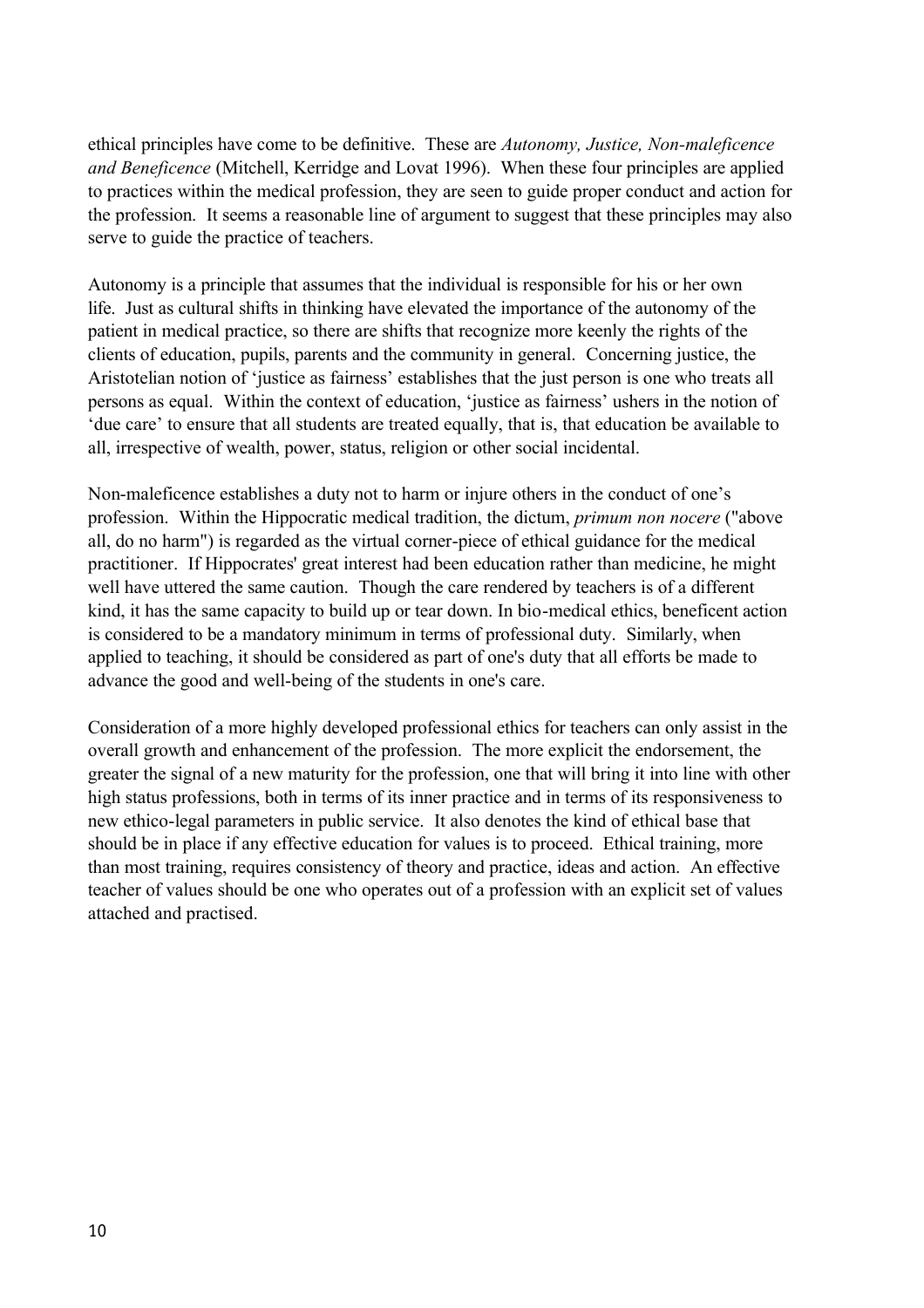## **Teaching: The 'New Pedagogies' and Enhanced Research Underpinnings**

The development of national standards and other related measures designed to professionalise teaching have also been underpinned, and partly driven, by recent educational research which demonstrates that teacher quality is a key determinant of student learning. There is an abundance of research which affirms that teacher quality plays a greater role in explaining student achievement than other factors associated with teaching including, classroom environmental factors such as resources, curriculum guidelines, and assessment practices, or the broader school environment such as school culture and organisation.

Much of the twentieth century world of social science research impacted on conceptions of teaching (Lovat & Smith 2003). Not least was the work of developmental and learning theories which illustrated well the complexities of learning and just what a highly crafted activity effective teaching was. Similarly, growing understandings of societies helped the educational world to understand the social impact of schooling and increased the sense of complexity in teaching in the modern school. These theories both confounded any conception of teaching as a simple craft and, at the same time, through the complexities of human development which were identified and the clearly implied difficulty of dealing with these effectively, began to develop in the minds of the profession the conception of teaching as an art and a science of some fortitude. It was the art and the science which emanated from such theories that first began to provide a true theory base for the work of the profession.

The effect was to strengthen the view that teaching was not an incidental craft to follow naturally from mastery of subject content, but a highly complex blend of theoretical understanding and practical skill. The result was to fortify the notion of teacher as a highly developed autonomous professional, with a requisite professional knowledge base and practitioner skills which could stand alongside the equivalent in medicine, law and engineering. Such conceptions of teaching were perhaps expressed first in Australia by the Tasmanian report referred to above. *The School in Society* (1968) outlined effectively the autonomous diagnostic and therapeutic skills of teaching in a way that compared them with those of other professions of significance. It was probably not incidental that it was in the wake of explicit conceptions of teaching of this sort that teacher salaries rose substantially and teacher education programs moved from patterns of one and two years of training to three and four years as the norm.

In keeping with this enhanced understanding of the profession, and a desire to equip students with knowledge and skills appropriate for a knowledge-based, services-intensive economy, there has been a spate of reviews and reports in the past quarter century about how best to train teachers towards proficiency in this complex trade. Beginning with Auchmuty (1980) and Correy (1980) and peaking in recent years with ACDE (1998), Ramsey (2000), and, even as we speak, Kwong (2002-3) and Vinson (2002), each has struggled, and/or will struggle, with the complexity of the teaching task and with identifying optimal ways in which teacher education might prepare for this task. ACDE provided arguably the most comprehensive statement of the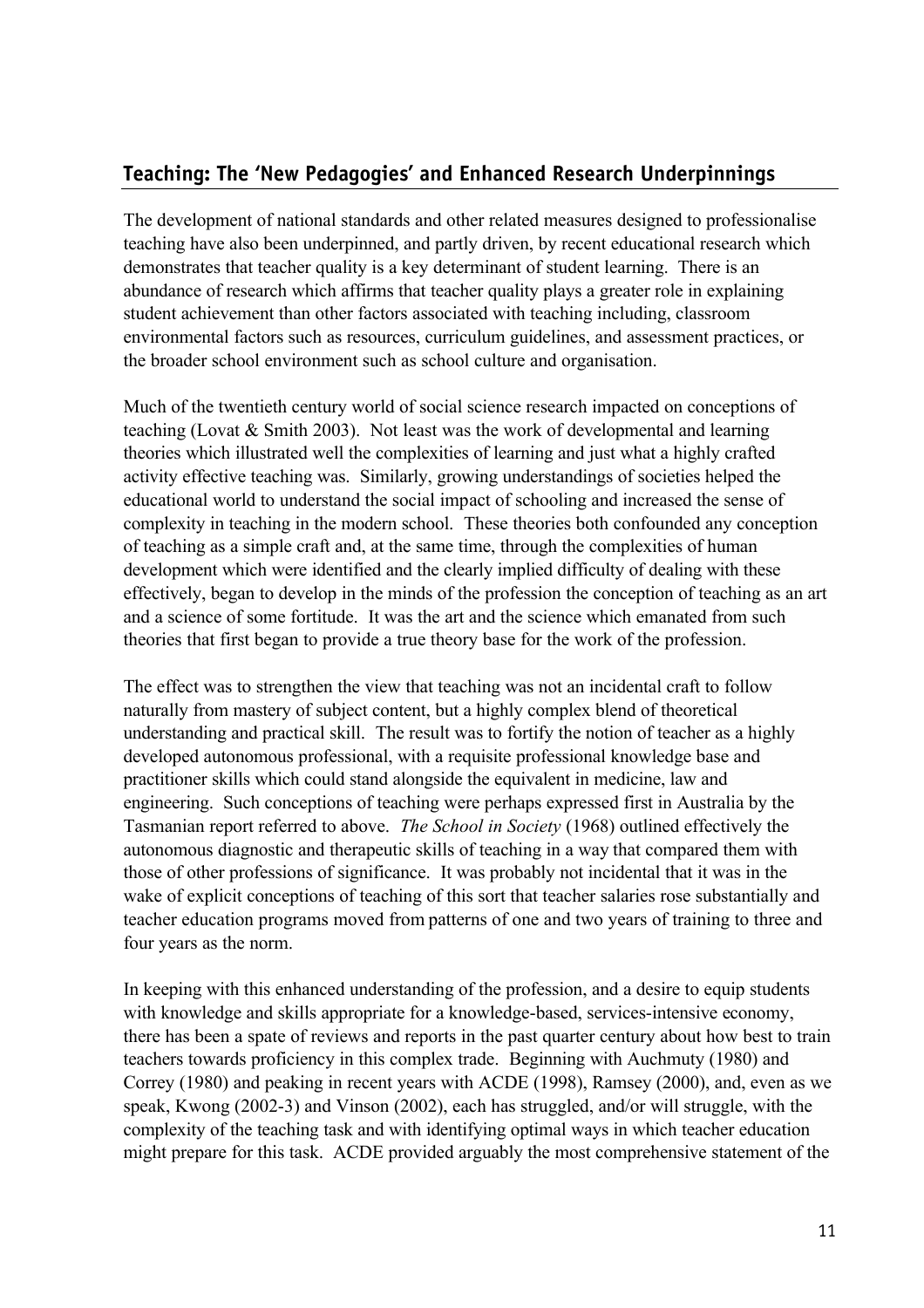breadth of the challenges before the teacher, and therefore of the standards and guidelines which should determine the shape and form of teacher education, with a particularly challenging notion of '*pedagogical content knowledge*' as denoting one important component of the distinctive knowledge base of teaching.

*Pedagogical content knowledge* was expounded by Lee Shulman (1987) who defined the concept as 'that special amalgam of content and pedagogy that is uniquely the province of teachers, their own special form of professional understanding' (1987, 8). As Shulman outlines, it is essentially an attempt to conjoin the strands of effective teaching, namely, mastery of a body of content and mastery of effective pedagogy. It suggests that effective teaching can emanate neither from sheer knowledge of a subject nor from sheer teaching craft. Moreover, the concept dispels two of the unhelpful myths that have plagued the teaching profession's development: first, that good teaching follows naturally from subject mastery; and, second, that a good teacher can teach anything at all. *Pedagogical content knowledge* asserts that knowing what and knowing how are inseparable in the business of effective teaching. The notion is echoed in the USA National Board of Professional Teaching Standards (1999) report, cited above. One of the five propositions of Accomplished Teaching is that "Teachers know their subjects and how to teach those subjects to students". In the words that elaborate this proposition, it is said:

*Accomplished teachers have a rich understanding of the subjects they teach and appreciate how knowledge in their subject is created , organized, linked to other disciplines and applied to real-world settings. While faithfully representing the collective wisdom of our culture and upholding the value of disciplinary knowledge, they also develop the critical and analytical capacities of their students.*

*Accomplished teachers command specialized knowledge of how to convey and reveal subject matter to students. They have a 'pedagogical content knowledge' command of a wide repertoire of teaching strategies that enable them to organize, adapt, and present the curriculum in ways that take due account of the specific contexts within which they teach and their students learn. They are aware of the preconceptions and background knowledge that students typically bring to each subject and of strategies and instructional materials that can be of assistance. They understand where difficulties are likely to arise and modify their practice accordingly. Their instructional repertoire allows them to create multiple paths to the subjects they teach, and they are adept at teaching students how to pose and solve their own problems. (NBPTS 1999, 3-4)*

The earlier social science research, especially of educational psychology and sociology of education, provided important insights about the contexts of teaching. With the notion of *pedagogical content knowledge*, as defined by ACDE and the NBPTS, however, we come to see that the scope of educational research has broadened to deal with the very nature of teaching itself. This is not just educational research but more properly termed 'teaching research', and it is to be found most sharply in what is broadly referred to as the 'new pedagogies research' of the past decade or so. With this research, the theory base of teaching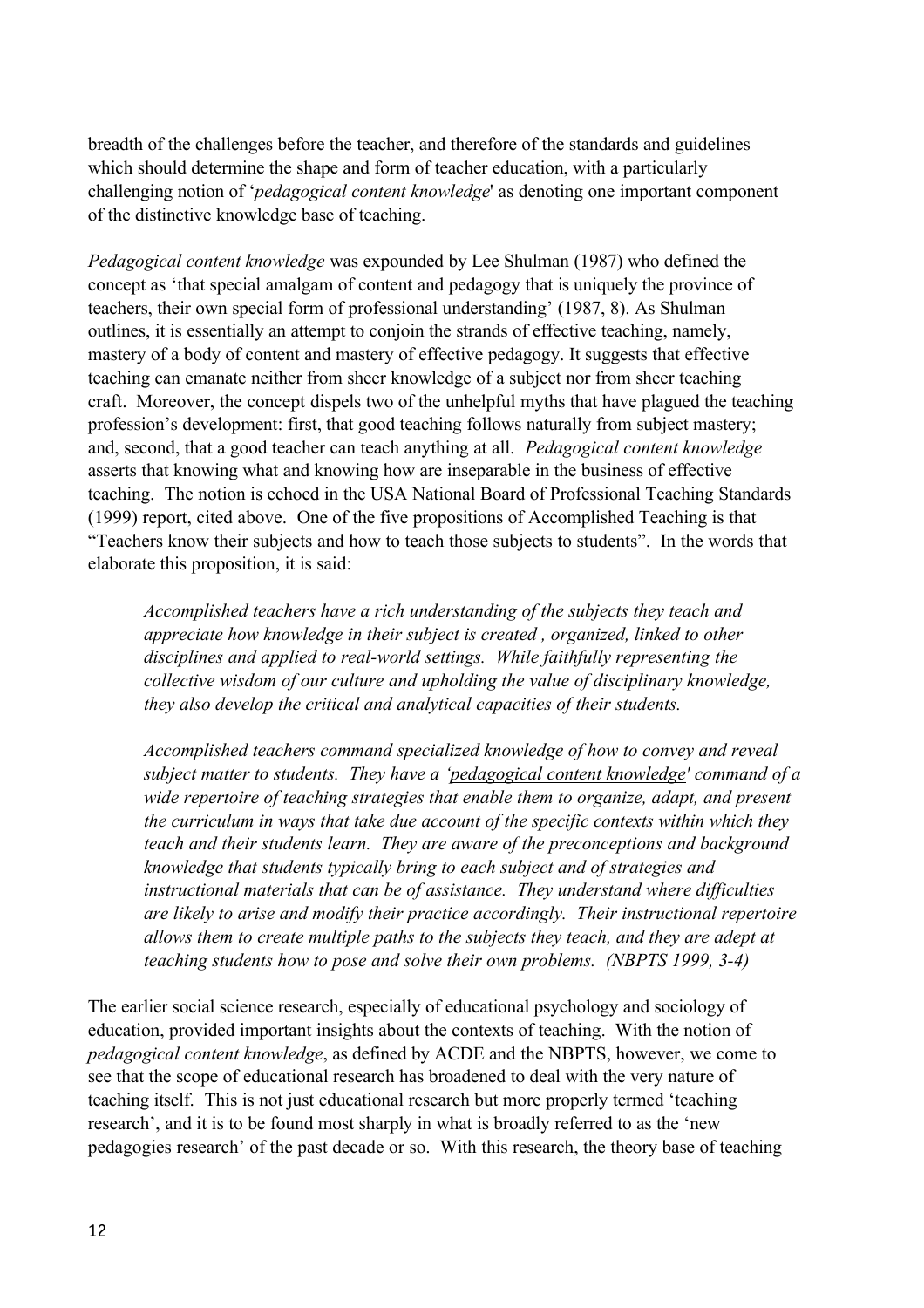has undergone arguably its most elaborate period of development with extensive longitudinal work on the effects of teachers and teaching on student achievement and success. In many ways, this research represents the synthesis of earlier psychosocial and sociocultural work, with a particularly penetrating focus on the notion of pedagogy, both in terms of principle and practice. Each has attempted to identify just what it is about the art and science of teaching that makes a difference in the intellectual and social development of students.

Newmann and associates' (1996) work developed the concept of 'authentic pedagogy', Darling Hammond's (1997) work the notion of 'quality pedagogy' and Education Queensland's School Reform Longitudinal Study (QSRLS 1999) the notion of 'productive pedagogies', all in their own way identifying the essential blend of knowledge and skills required for effective teaching. In each case, the focus has been on the distinctive knowledge base of teaching and, in each case, the acid test has been about demonstrated student achievement as a result of this knowledge base being implemented effectively. In the Productive Pedagogies schema, for instance, the essential conjunction of content and pedagogical mastery clearly underpins the four dimensions which guide the process, namely 'Intellectual Quality', 'Relevance', 'Supportive Classroom Environment', and 'Recognition of Difference'. Just as clearly, and as importantly, the dimensions can be seen to be built largely on the research understandings, old and new, which have been gained over 100 years of educational research. The important and distinctive contribution of this new pedagogical research, however, is in the demonstrated truth that student achievement can only be enhanced when the nature of the pedagogy required is targeted with precision and implemented with rigour, and with assessment for outcomes that is in tune with the entire process. Structural reform of learning contexts (including presumably in teacher education) achieves little or nothing if not accompanied by this 'pedagogical reform'.

In NSW, the Quality Teacher Program (2000) submission, titled *Pedagogy for the Future*, outlines contextual challenges which face schools and teachers today, identifies 'new' and 'effective' pedagogies designed to meet these challenges, and specifies implications for teacher education. Reflecting reliance on the 50 years of educational research referred to above, including the more recent spate of work on pedagogy and its effects, the two key implications for teacher education are spelled out as: (1) the quality of student learning outcomes is directly dependent on the quality of the teacher; and (2) the essential components of effective teaching are command of subject, and knowledge of and capacity to implement effective pedagogical practices. The submission identifies as part of its new and effective pedagogies those which could only result from universities and schools working together on pedagogic issues in schools. The theme of the research and applied dimensions of the profession working more closely together, including in the business of teacher education, is implied in all of the projects which focus on the new pedagogy.

Many of these ideas about the primary impact of the teacher would seem to reflect some of the earlier thinking from the 1960s and 1970s, noted above, about teacher autonomy and teacher professionalism. These are the very ideas which have been arguably under some challenge in the era of the 1980s and 1990s which has interpreted competencies and outcomes as requiring a high degree of standardization and so system, rather than teacher, control (Finn 1991;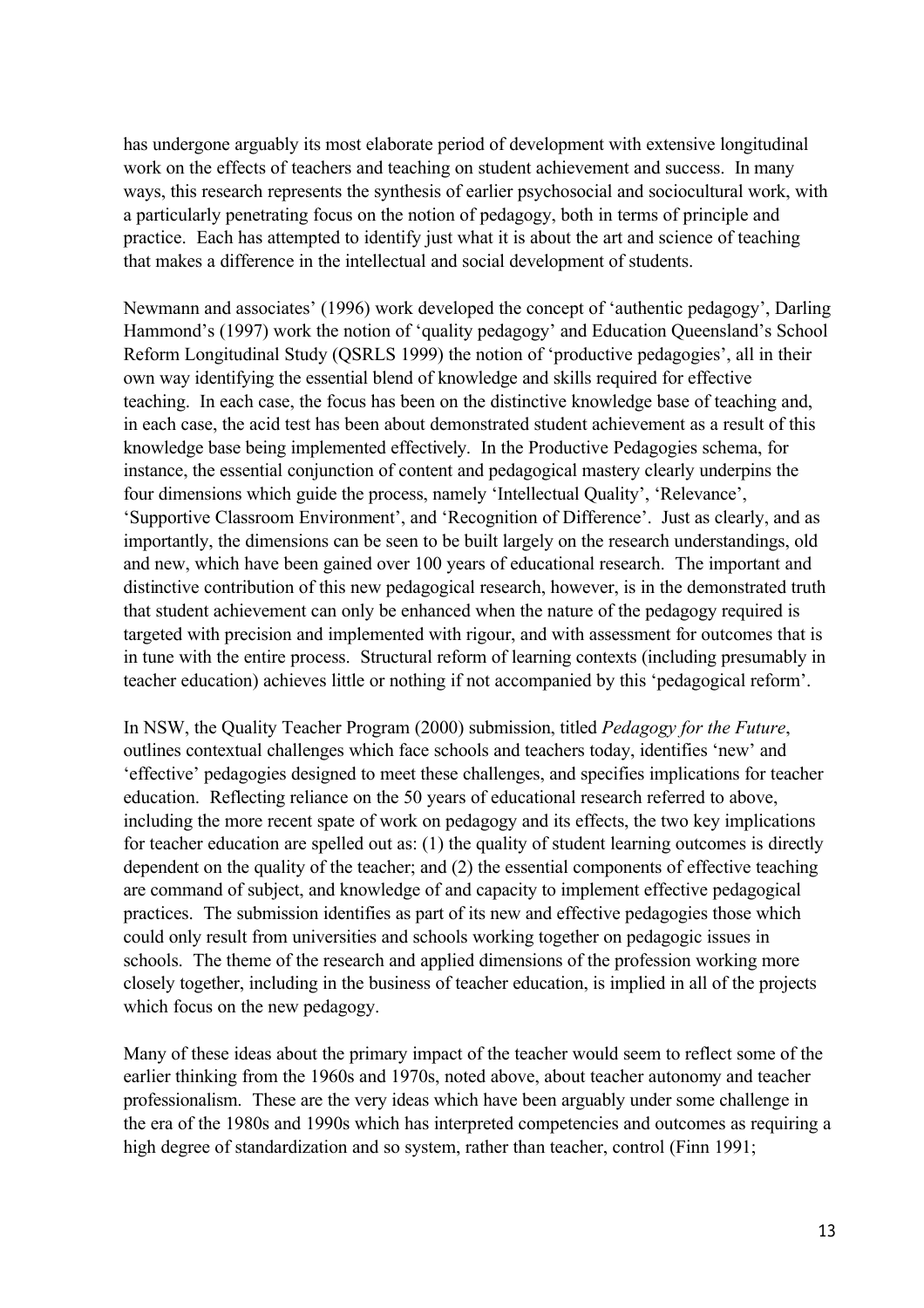Carmichael 1992; Mayer 1992). The emerging concept of teacher professionalism is different, however, from that of the earlier era, and ironically the difference is largely because of the expanded sense of competencies and outcomes that has developed as a result of the trailing of the past decade or so. From this trialling, it has become increasingly recognized that a purely technical and/or vocational approach to competencies and outcomes is limited. The competencies that an individual requires for a full and meaningful life are many and varied, some at the technical end of the knowing spectrum, with some at the other extreme, or more aesthetic end, and with the vast majority in the communicative, or human relations, centre. This fits well with research about learning and ways of knowing that have characterized much epistemic and learning research of the past few decades (cf. Habermas 1972; Biggs and Collis 1982).

Ideas about effective curriculum practice must fit with our expanding understanding of the complexities of knowing and learning, and the multiple contexts in which current students will ultimately have to function. Among the features identified as crucial to teaching which is aimed at understanding is the integration of higher order thinking skills. These are developed during the teaching of content knowledge in contexts that encourage students to align what they are learning with real-life experience by thinking critically or engaging in problem-solving (Brophy 1998). Within this, there is a recognition both of the reality of a range of thinking and knowing (and therefore learning) dimensions and of the many different personal and social realities in which these dimensions will become meaningful. The new NSW Higher School Certificate has been constructed with very explicit recognition of these same realities and, especially in its new mode of criterion referenced assessment, will be gearing its curriculum around this recognition. In a word, new pedagogical research has likely done more than anything before it both to underpin the vast complexity of teachers' work and to specify just what the nature of that work truly is.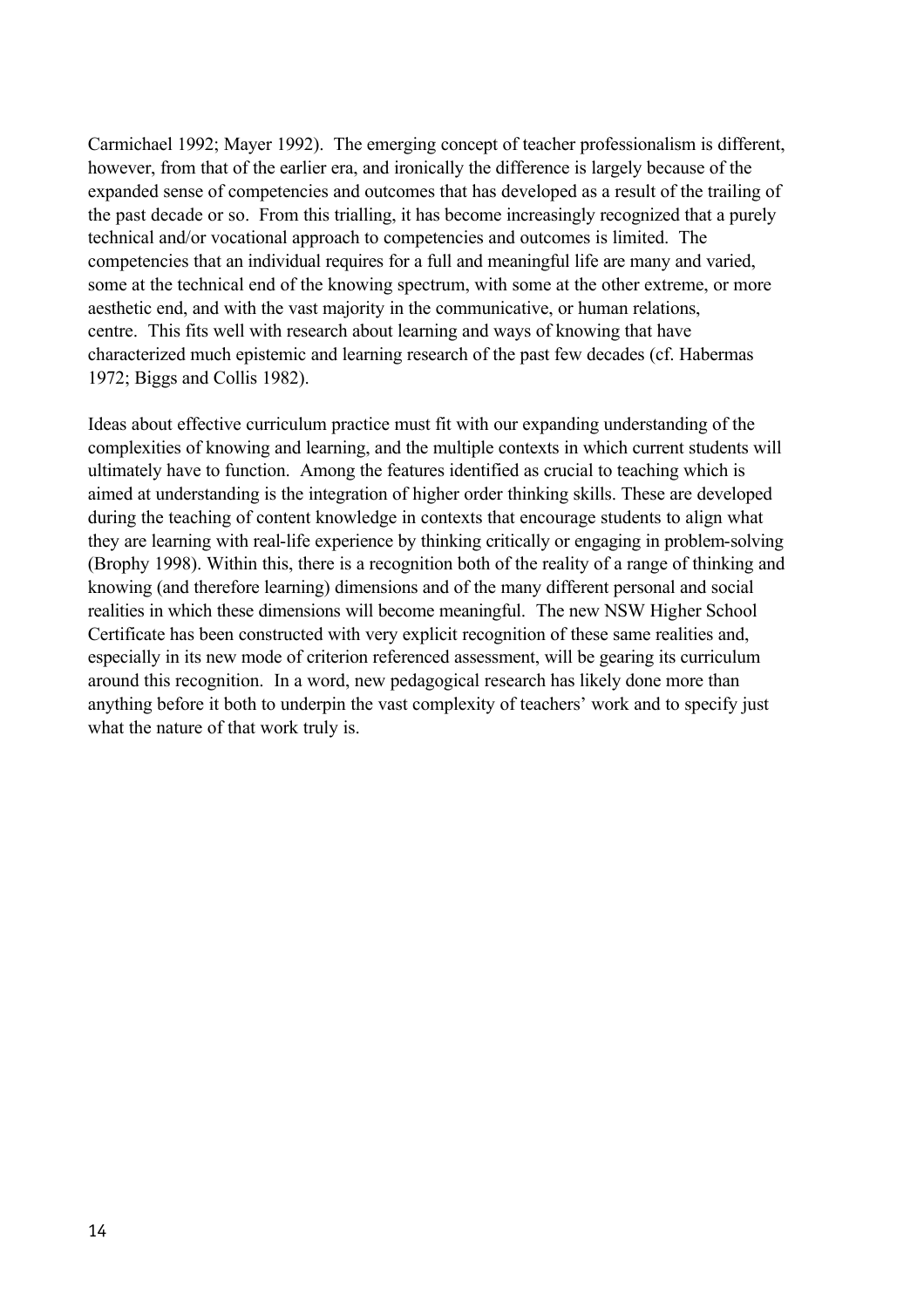#### **The Challenges for Teaching**

The registration of teachers, the development of national standards, professional autonomy and a code of conduct are but some of the measures that can be taken to prepare teachers to carry out complex and vital work requiring a diverse range of skills and knowledge in the twentyfirst century. These standards will constitute the benchmark by which teachers are prepared for the profession and help to ensure they have the high level of teaching expertise that is necessary to imbue pupils with the skills and capabilities they need to prosper in the knowledge economy. However, while the work on standards over the last decade has served a vital purpose delineating what teachers should know and have the capacity to do, there is work still to be done. There are challenges confronting the profession that can only be met successfully if education policy-makers, teacher education institutions, schools and parents, are prepared to innovate and think boldly, with creativity and imagination. Given their magnitude, nothing short of a total reconceptualization of teaching and education will suffice. These problems will not be resolved by recourse to tinkering at the edges or minimalist refinements of current approaches. Furthermore, while many of the problems facing the profession will require a preparedness to develop entirely new strategies and ways of doing things, there will also need to be, in many cases, an increase in public funding for education.

#### *Supply*

It was ACDE, through a succession of analytic reports by Barbara Preston (2000), which first brought the issue of supply (and demand) before a seemingly unaware public, including government. Many of the projections made in the mid-to-late 1990s that supply would dry up in differently configured ways across states and territories, as well as teaching specializations, and particularly in specific subjects such as languages other than English, maths, science, information technology and physics (Bradley 2003; Dunn 2003; Guy 2003). Many of these projections have come to be realized, and now there is a broad acknowledgment of the problem. As this paper goes to press, MCEETYA, the supreme body which brings all state and territory Education Ministers together with their federal counterpart (and funding agent), is discussing mechanisms by which the federal funding arm might more strategically target the teacher supply needs of the states and territories. At the centre of this issue lies the universities of Australia and their relative commitment to teacher education. It is widely estimated that there is only a portion of the places available for teacher education that were present in the total binary system of the 1980s. The NSW MACQT report (1999) on the impact of commonwealth policy on teacher education estimated the figure at about two thirds, and this may be one of the better figures around the country.

With the unified national system came a more competitive drive, for perceived status in some instances and better funding in others, that drove many universities to turn their backs on teacher education in favour of other areas. While the status of teacher education is now much higher, in the early 1990s, it was seen often to be associated with the former college system rather than having the more explicit connection with the university culture of medicine, law,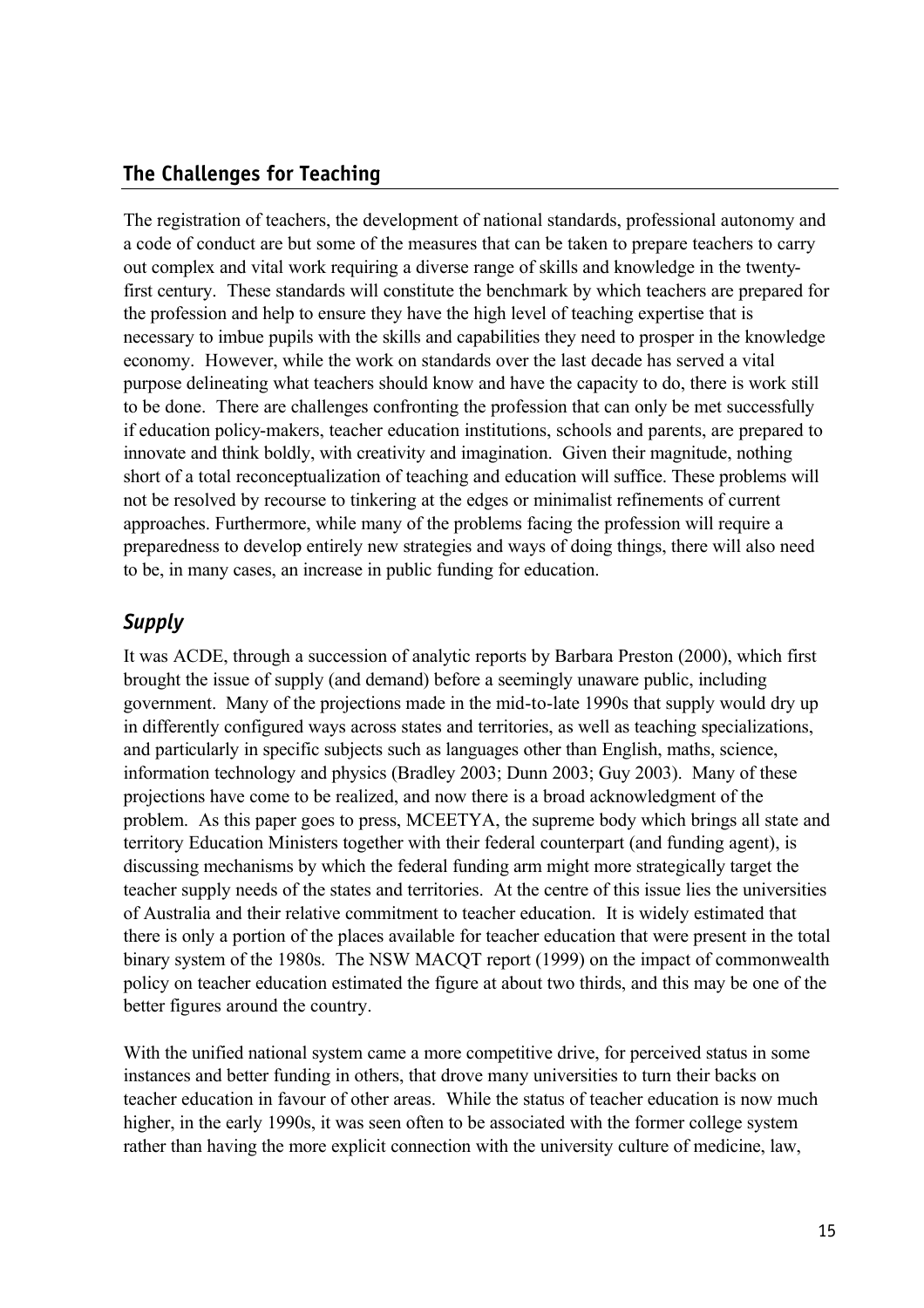engineering, etc. For some institutions, this alone was sufficient for the drive away from teacher education. Even where this was not a factor, most universities have struggled one way or another to maintain teacher education because of the shrinkage of federal funding, at one end, and the inordinate cost, especially of practicum, at the other end. With regard to this latter, a national award dictates that teachers be paid for supervision of student teachers on practicum. Even without the shrinkage of funding, this always made teacher education more expensive than most other areas in the university profile, this being especially the case because of the relatively low level of funding determined by the so-called DEET weights developed in the 1980s. However, with the value of federal funding failing to keep up with escalating costs throughout the 1990s, and then with the deliberate withdrawal of 6% of overall higher education funding from 1996 to 1999, the cost of teacher education is barely able to be sustained and will reach crisis proportions over the next few years without some further injection of funding. This is likely to exacerbate the problems of teacher supply, especially as our already inadequate supply is seen as a prime target by USA, UK and Hong Kong recruiting agencies. This 'poaching' of Australian teachers, highly regarded as they are by foreign authorities, can only increase as the international supply of teachers dries up.

#### *Payment*

Increasing funding for teacher education programs to ease the financial burden on education faculties, particularly the enormous cost of practicum, is one way of increasing the supply of teachers. However, granted the demonstrated shortage of available supply into the complex and highly skilled profession identified above, there is a real problem with remuneration levels in Australia. Of all of the attractions for new teachers to succumb to the wiles of international recruiting agencies, remuneration is the most attractive. As *New Learning: A Charter for Australian Education* outlined, Australian teachers and academics earn significantly less than professionals who require similar levels of training, such as doctors and lawyers, yet their work is just as professionally challenging, and equally important in social and economic terms. If education is to perform effectively the tasks which it is assigned in the 'knowledge economy', teachers need to be paid much higher salaries and at levels of parity with other professions (ACDE 2001, 112).

Overseas comparisons are also instructive. In the USA, UK and Hong Kong, a first year Australian teacher can receive the salary that would eventually come after 8 to 10 years of teaching in this country. Together with incentives associated with rental assistance and other conditions, this has seen thousands of vitally needed teachers, especially in some of our neediest subject areas, committing at least the first 5 or 6 years of their career to a foreign teaching authority. While their experience will likely recoil to the Australian system at some stage, this trend will most likely exacerbate the current shortage of adequate supply.

If starting salaries are a problem, salaries in the incremental years and especially beyond the top of the scale are more so. Within the Australian context, first year salaries are reasonably competitive with those of other professions like medicine, law and engineering. Within a few short years, these latter salaries pull away at a great rate and, beyond the normal 8 to 10 years of an incremental scale for teachers, other professions' salaries multiply at a rate teachers could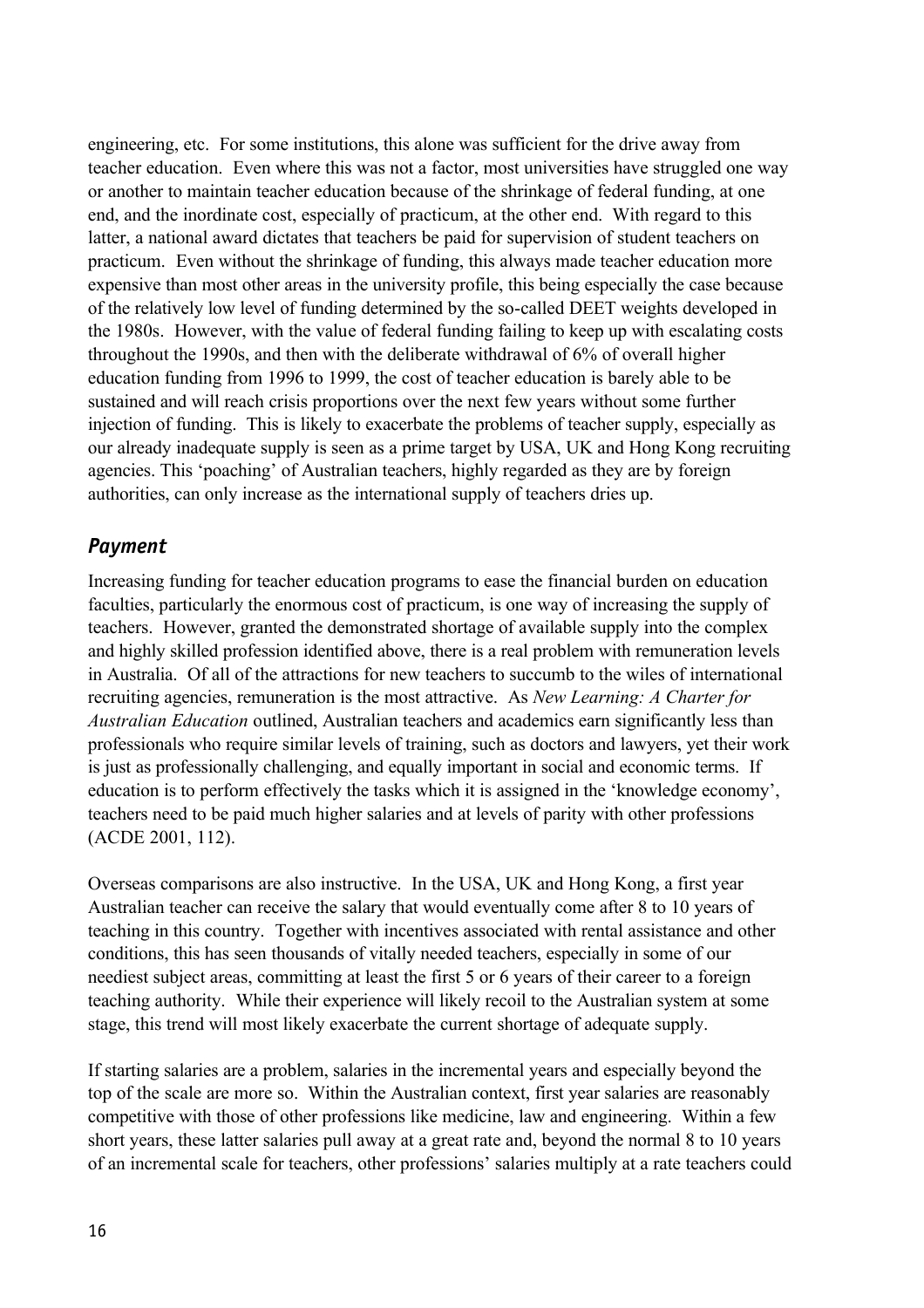only dream about. This leaves the teacher ten years out, often in only the early 30s, in what can seem like a 'dead end', with only the possibility of an administrative post to turn to. In Australia, a large portion of the teachers who started at the beginning of the scale have left the profession by the time or soon after they reach this point. This, again, is a major factor in the current shortage of supply.

In contrast to the above scenario, in Pennsylvania, teachers beyond the top of the normal scale can move to new salary levels by undertaking a range of professional development options, including further university training. A relevant Masters attainment, for instance, can be worth an extra \$15,000 and a doctorate that much again. The result is that a teacher who never leaves the classroom for administration can elevate salary by approximately 60%, so enhancing their personal wealth, lifestyle and early retirement options. In a country that has the worst teacher shortage in history, there are no shortages in Pennsylvania.

#### *Standards*

While there is a clear move towards the establishment of standards as a means of fortifying the profession, and a fairly uniform view among professional associations, unions and bureaucrats that this is a positive move, there remain a number of issues that need attention. Prime among these is the issue of ownership by the profession. Within teachers' busy lives, preoccupied by the immediate demands of school life, a campaign for standards can seem fairly remote from their needs. Unless teachers themselves develop a sense of the importance of standards, and indeed come to play an active part in their development, even the best enunciated standards will fail to play any real part in the life of the profession. They will come to be regarded as the rules of a foreign order. Worse still, if these rules come to be seen as exclusively geared towards a disciplining of the profession, they will be rejected and undermined, and so achieve nothing of lasting value to the profession.

In this light, the statement by the Australian College of Educators (2001), formed from a National Summit on Teacher Standards, Quality and Professionalism in 2001, has as its first three tenets that any future work on standards, etc., must:

- be owned and driven by the teaching profession in partnership with key stakeholders;
- be in the interests of the teaching profession as well as the public interest; and,
- be firmly grounded in an accurate and comprehensive understanding of the nature of teachers' work.

In further clarification of the precise nature of, intent behind, and positive professionorientation of these standards, the statement continues to spell out that they must:

- affirm the status and integrity of teacher qualifications;
- be transparent and accessible to the profession and the wider community;
- be implemented with a view to strengthening the public perception of and regard for teachers and their work;
- promote teaching as a desirable career thus contributing to recruitment;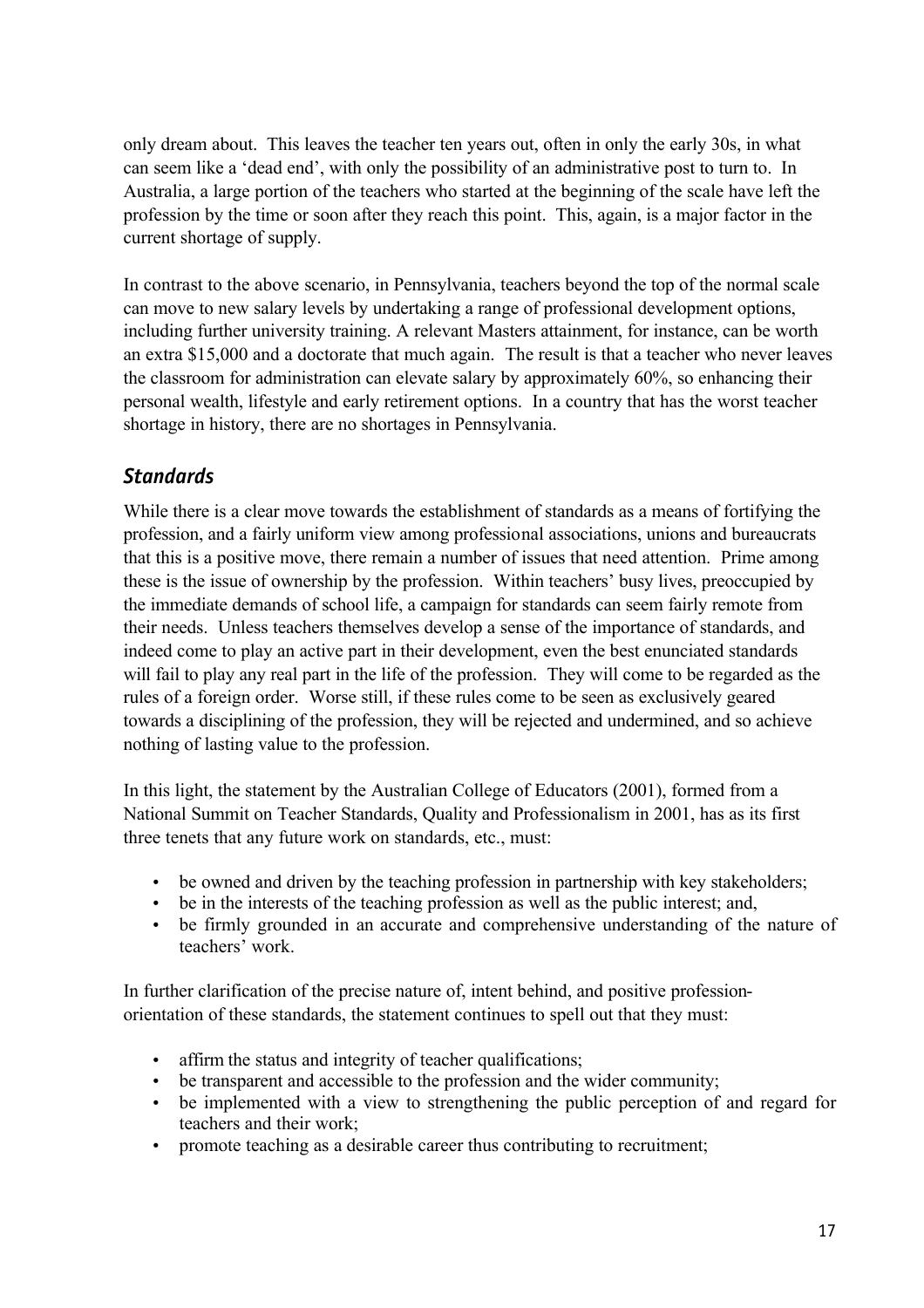- focus on high level competencies and be described in terms of professional knowledge, understanding, skills and values; and,
- reflect a continuum of teacher development from pre-service education through to educational leadership, allowing for different points of entry and re-entry.

#### *Developing links between schools and teacher education institutions*

Apart from a few isolated cases, strong functional relationships between schools and teacher education institutions are not commonplace in Australia (Bobis 1998). Indeed, developing such partnerships may be difficult for a number of reasons; for example, cultures of collaboration in schools are rare (Hargreaves 1992, 1994) and the differing workplace contexts of schools and universities can make establishing and sustaining fruitful partnerships challenging (Gore and Morrison 2000). It is probably fair to say that, apart from professional experience agreements and informal arrangements whereby schools and teacher education institutions cooperate for recruitment purposes, they really exist in isolation of one another. A debilitating symptom of this is that student teachers do not spend sufficient time in schools, and are therefore unprepared for the rigours of real-world teaching. Despite numerous submissions to the Ramsey Review of Teacher Education in NSW underscoring the vital importance of the professional experience component of teacher education programs, the majority of submissions lamented that beginning teachers were taking up their positions ill-prepared for actual classroom teaching. They were unaware of how to apply their academic studies in classroom settings in order to achieve effective student learning and unfamiliar with the operation of school and classroom cultures (Ramsey 2000, 61). While the Review suggested that 'the present practicum model is no longer appropriate' (2000, 60), it also pointed out that a large body of research and literature about practicum demonstrates:

- the importance which teacher education lecturers and student teachers consistently attach to the practicum;
- the desirability of maximising the amount of time students engage in the practicum;
- the importance of an effective and close partnership between the university and the school; and,
- the importance of the 'whole school' context of the practicum (2000, 61).

Hence, central to the Review's recommendations was the need to maximise the duration of the student teacher's professional experience and the development of strong, collaborative and practical relationships between schools and universities. It argued that 'universities and schools must build a relationship of shared responsibility for professional experience' (2000, 63). Models of teacher education should be developed jointly between schools and universities which place professional experience at the centre:

*To achieve improved links between schools and universities, teacher preparation must be characterised more strongly by the centrality of professional experience. To do so, the universities and employers will have to develop new structures of teacher education in which university teacher educators are able to engage with schools and the work of the teaching profession, just as much as schools and teachers are able to engage*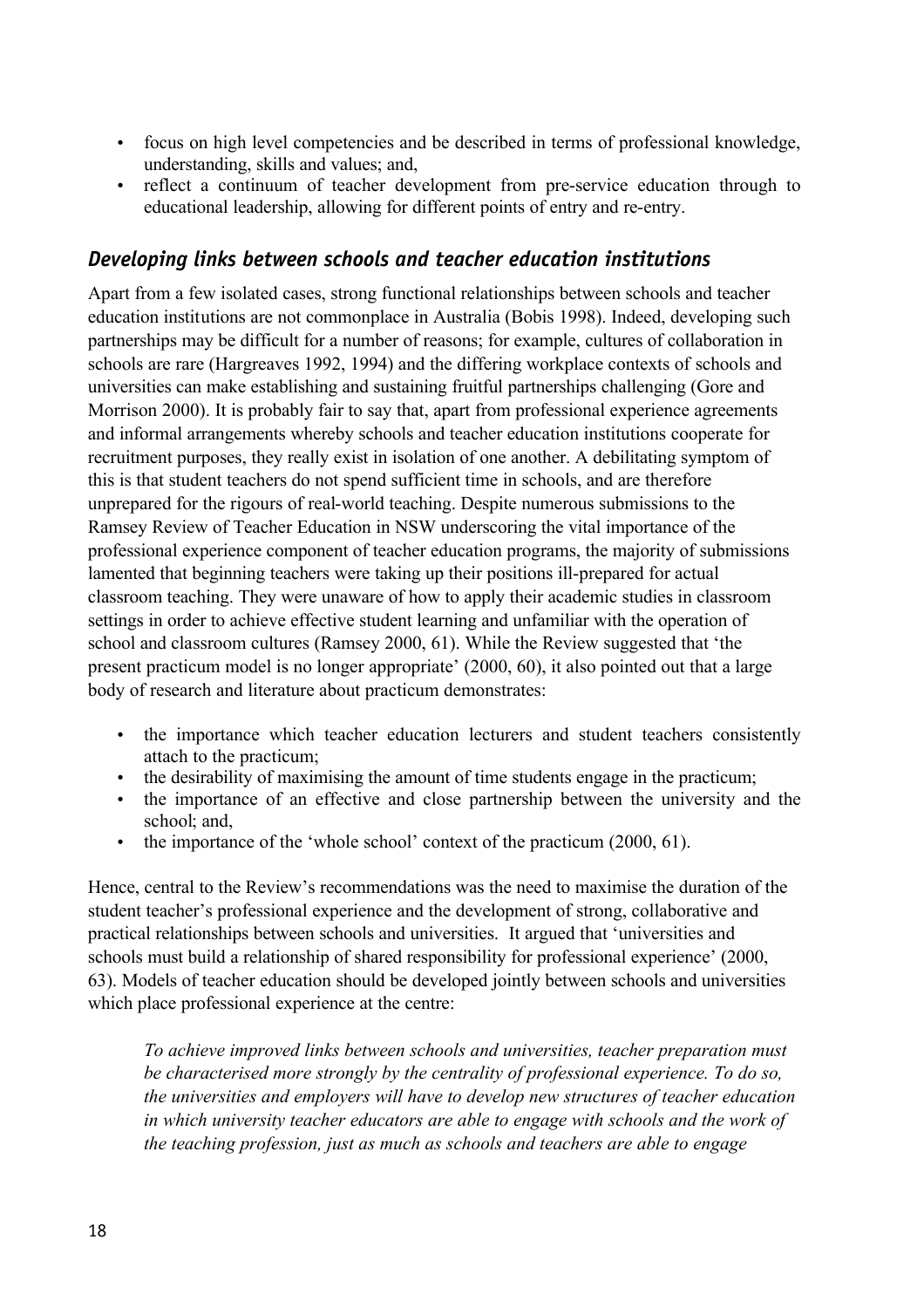*teaching as a profession, giving teacher education the highest priority in their strategic planning, funding and reporting. Models of teacher education are needed in which accredited practicing teachers are able to exercise responsibility for the professional growth of aspiring and new teachers. Teacher education in New South Wales must be reconnected with schools and other educational settings (Ramsey 2000, 38)*

Establishing strong functional relationships between universities and schools is also central to a recently initiated project by the United States-based Carnegie Corporation (2002). *Teachers for a New Era* aims to establish exemplary teacher education programs at a number of colleges and universities. Along with other funders, the Carnegie Corporation wants teacher education institutions to implement innovative and experimental teacher education programs that require significant change in allocation of resources, academic organization, internal accountability and the development of relationships with practicing schools (Carnegie Corporation 2002, Summary). According to the chair of the Corporation's Education Division and architect of the new initiative, 'Education should be understood as an academically taught clinical practice profession, requiring close cooperation between colleges of education and actual practicing schools' (cited in deCoursy Hinds 2002, 3).

Central to the Carnegie initiative is the view that teacher educators and their students should engage directly with schools more often. Although recognising that a significant proportion of the education of teachers should take place in traditional academic settings, a good deal should also occur in schools so teacher educators, practicing teachers, students, parents, school administrators and communities can interact with each other. The establishment of close functional relationships between faculties of education and schools constitutes a central dimension of the project, relationships which could be actualised by developing residency and internship programs for student teachers like those undertaken by medical graduates. Under such an arrangement beginning teachers in their first and second years would be provided with a range of supports, including regular contact with faculty academics in relevant teaching methods as well as in pedagogy. The Carnegie initiative raises some interesting possibilities for teacher education in Australia since innovative teacher education programs here are somewhat rare. This is not to deny, however, new and exciting ventures such as the *Knowledge Building Communities* project initiated by Wollongong University and the *Newstart in Teacher Education* program at the University of Newcastle (Ballantyne, Blaine and Preston, forthcoming, cited in DEST 2003). An endeavour to build an alternative model of pre-service teacher education, the projects call for greater integration of the practical fieldbased component of the teacher education program with the theoretical, as well as much stronger partnerships between the universities, schools, government and teachers' union.

Strong functional relationships between schools and faculties of education should also be reflected in reciprocal personnel flows, whereby experienced school teachers are appointed to faculty positions. Perhaps as adjunct professors or academics of one kind or another, they could serve as coaches and mentors for their graduates and inject valuable school-based knowledge, experience and skills into teacher education programs. *Teachers for a New Era* advocates such initiatives. It urges that participating education colleges recognise 'experienced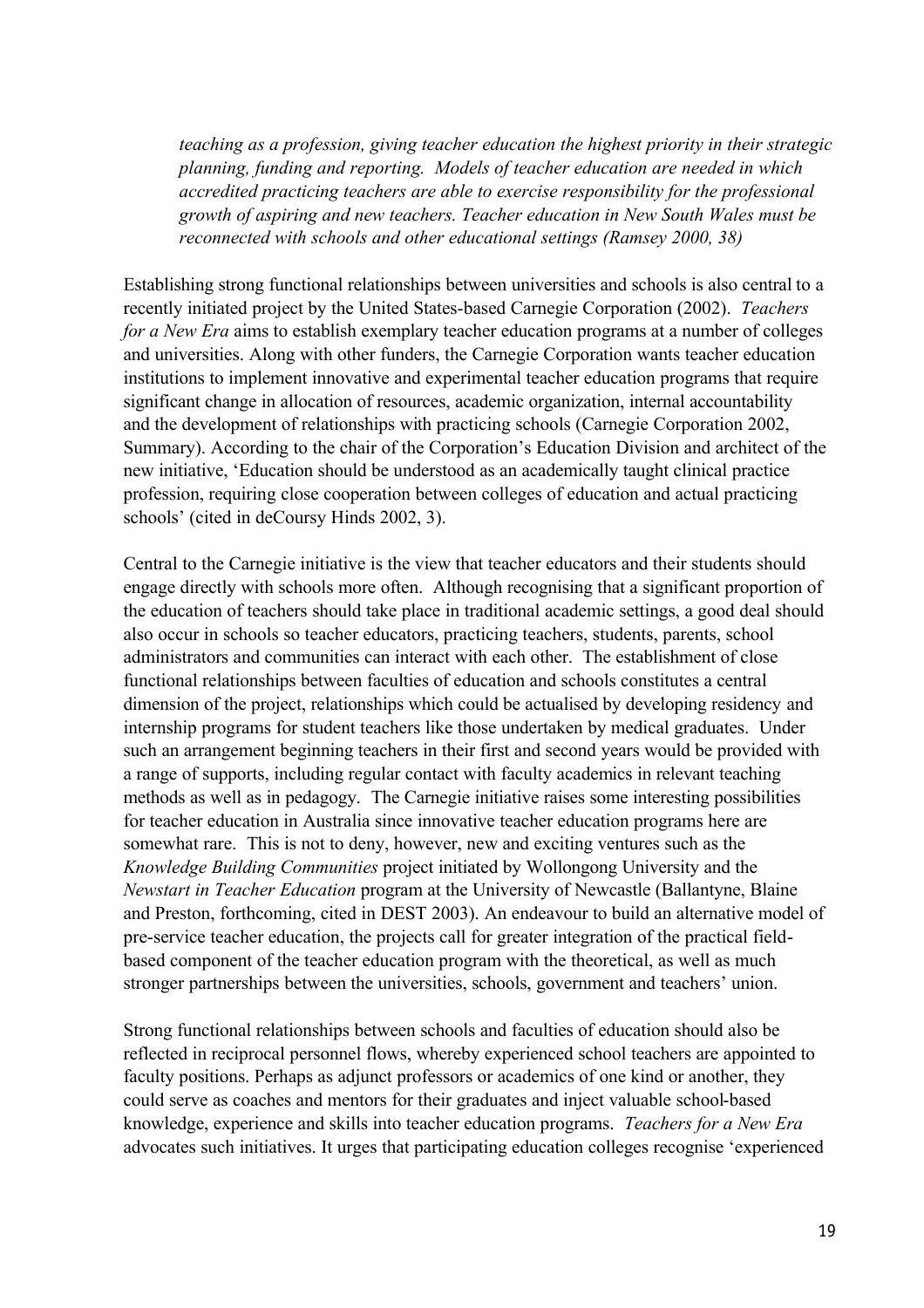teachers as faculty colleagues along with teacher educators in higher education' (Carnegie Corporation 2002, Prospectus). The same arrangement could also take place in reverse, whereby education academics are seconded to work inside schools, alongside teachers during the initial years of their first school appointment, perhaps as part of a residency/internship program. Indeed, the Ramsey Review (2000) made a similar recommendation that 'universities and other potential providers of teacher education expand significantly the number of conjoint appointments' (2000, 64).

A residency/internship approach could also help to resolve some of the problems surrounding the induction of beginning teachers. An extensive body of national research and literature shows that teacher induction programs are inadequate. These problems have been considered by recent government education reviews, including the Victorian Department of Education and Training (DEET 2000), the more recent Vinson (2002) inquiry into education in New South Wales and the Ramsey Review. All three highlighted problems with the extent of professional experience and the lack of quality induction programs. This, of course, is not to deny that there exist many high quality and effective induction programs, but rather, that these occur in a sporadic and piecemeal fashion and that some continue to be inadequate in terms of support and mentoring. Nonetheless, it is widely acknowledged, in both Australia (McCormack and Thomas 2001) and overseas (Danielson 1999; Gitomer 1999; Lohr 1999; Tetzlaff and Wagstaff 1999), that beginning teachers' initial experience is one of isolation, of being 'thrown in at the deep end', and rarely with satisfactory advice, mentoring or supervision to help them cope with the demanding first appointment. It has also been suggested that inadequate induction also contributes to high attrition rates in the profession (see McCormack and Thomas 2001). Based on evidence gathered by the Review team, Ramsey (2000) recommended a greater effort to ensure teachers are properly inducted into schools; that the great proportion of responsibility for induction programs be shouldered by employers; and, that aspects of induction which employers appear to believe take place in initial teacher education programs should take place in induction programs (2000, 64). It is actually conceivable that, if a central element of preservice teacher education programs comprised a residency/internship element, of which a main purpose was to provide student-teachers with extended first-hand experience of working in schools, the need for formal mentoring programs would be diminished and, perhaps in some cases, not be necessary at all.

# *Professional Development*

Ongoing professional development is central to quality teaching and learning and enables teachers to keep abreast of developments in a world of rapid change and instability (Guskey 1995; Hawley and Valli 1999). If teachers have neither the necessary subject knowledge or appropriate skills to impart that knowledge then students themselves will be ill-equipped to negotiate their way in the world and reach their full potential. In addition to maintaining currency of knowledge, professional development is a means for educational professionals to access the expertise of peers and to share resources (Elmore and Burney 1999).

In the knowledge economy teacher education will need to be an ongoing process. Just as students will need to continue learning long after they have left school (BHERT 2001; OECD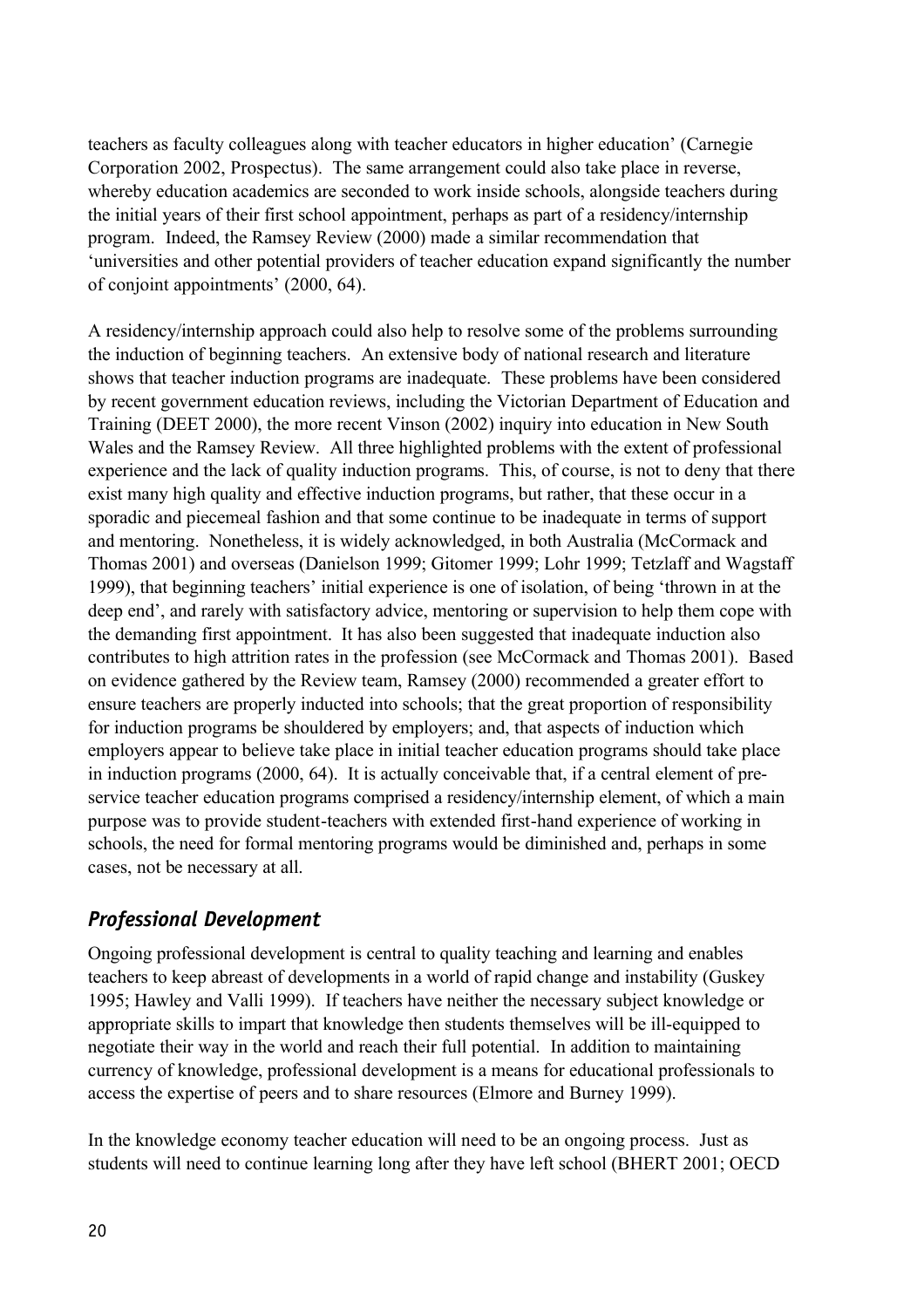1996), teachers will also need to upgrade their skills and subject knowledge throughout their careers Professional development for teachers, like the continuous learning in which persons employed in other professions and vocations are engaged, needs to be understood in the context of lifelong learning. The profession, through a collaborative effort involving employers, unions, teachers and universities, needs to be instilled with a culture and acceptance of the intrinsic value of ongoing teacher education, of lifelong learning and continuous innovation (General Teaching Council for England 2000; Hargreaves 1997; Hodges 1996).

Much literature and many recent government reviews and reports have identified serious weaknesses in the provision of professional development for teachers. For instance, the 1998 Senate Report, *A Class Act*, found that, although all concerned recognise the importance of professional development, 'the reality is quite different' (1998, ch 7. 49). The Senate Committee discovered that the type, quality and availability of professional development in Australia varied enormously between jurisdictions, systems and schools and that many programs were ad hoc, piecemeal in nature and lacked intellectual rigour. Evidence collected also indicated there was not enough input by teachers into the design and implementation of professional development programs, a key finding also of the Victorian government report, *Public Education: The Next Generation* (2000). The Victorian Report found broad support for professional development to be delivered at the level of the school rather than centrally. This is so that the special needs and priorities of the school and its students can be addressed in light of recognition that professional development for teachers is most effective when teachers can learn from each other. Another major criticism was the scarcity of resources allocated by employers to professional development activities. On this issue Vinson (2002), in his review of public education in NSW, also identified serious problems. He concluded that, 'there can hardly be a more obvious shortcoming within the public education system than the absence of more than token professional development funding for teaching staff' (2002, 12).

Despite the problems described above, there is a great deal of evidence that indicates teachers value opportunities to participate in professional development activities. Indeed, the Victorian report into public education found clear and undisputed support for increased State funding for the professional development needs of teachers. The Working Party wrote that it 'found virtually unanimous support for an increased commitment by Government to the professional development of its teachers in public schools…especially in the context of an ageing profession working in an environment of rapid and constant change' (DEET 2000, 45; see also Ramsey 2000, 85). Consequently, Ramsey also counselled that employers need to value more highly the professional development of teachers and their continual and lifelong learning (Ramsey 2000, 83), noting there 'is generally only limited support, by the larger employers in particular, for teachers to continue their courses or attend courses other than those required by the employer' (2000, 84). Ramsey also argued that clear professional development pathways need to be devised so there develops in the profession a culture of continual learning. Structures need to be put in place that allow teachers to undertake professional development in an integrated and systematic way throughout their careers and which recognise and reward teachers who demonstrate professional improvement.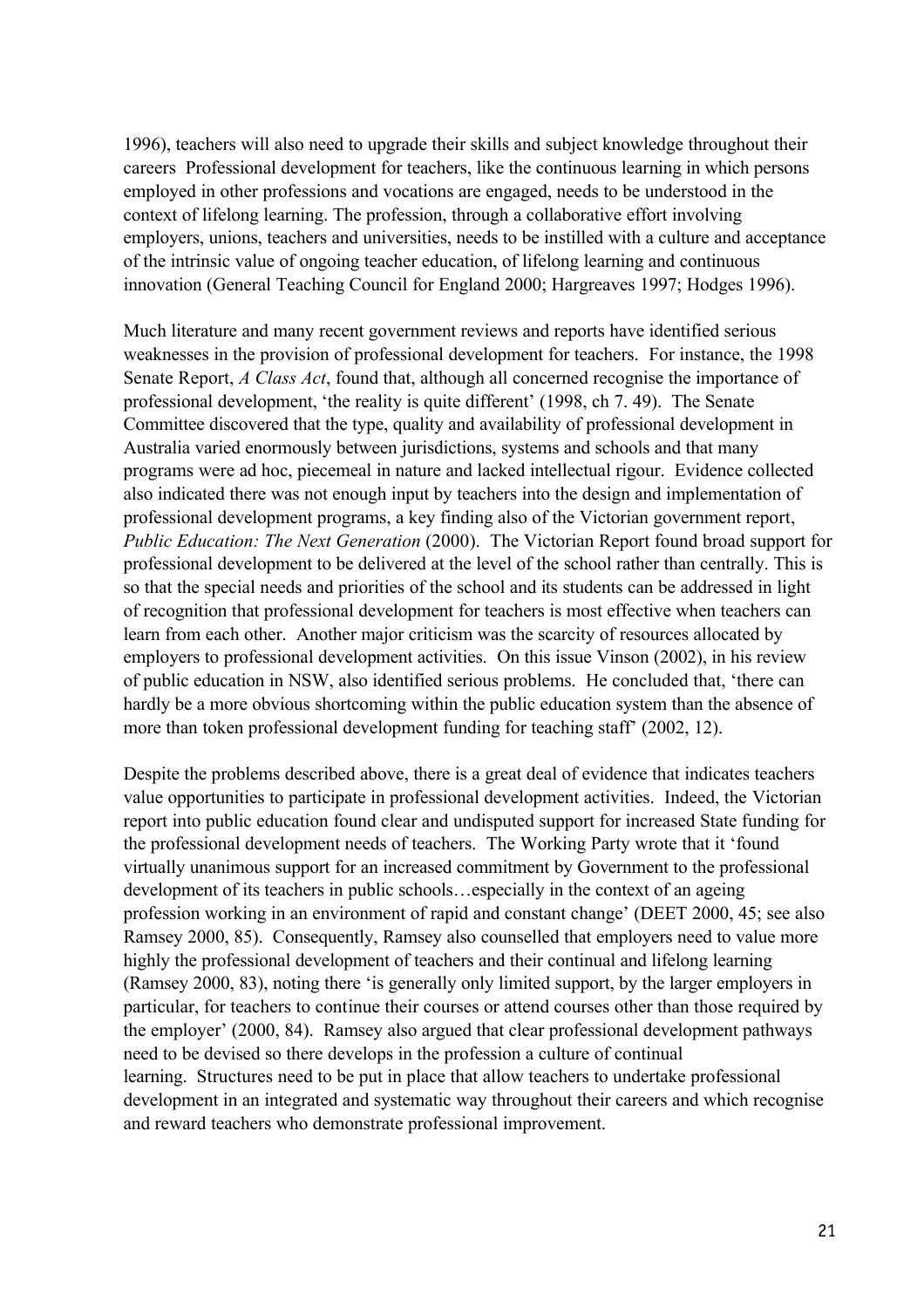Encapsulated in any vision for continuous teacher education should be the receipt of nonmonetary awards. Paid sabbaticals (full-time or part-time), including study tours, structured community-based learning, and teacher exchange with other countries, in which travel and other expenses are supported, would all be worthy pursuits. At a relatively small cost this would expand the global horizons of education, bringing many international teachers to work on exchange in Australian schools, as well as providing invaluable international experiences for Australian teachers. Secondments of teachers into community organisations, businesses and government in order to broaden their experience base and to expand the school's networks would also break down the arbitrary boundaries separating education and various other social institutions (ACDE 2001). In particular, opening up teachers' careers in such a way provides opportunities to build more effective and sustainable partnerships between schools and universities by bringing teacher's and academics' working lives closer together. While there has been some tentative progress in England and other nations towards promoting sabbaticals, secondments and international exchanges (General Teaching Council for England 2000; Adams 2001), such initiatives have not been considered in any substantive way in Australia.

Finally, it is widely recognised that graduate studies for teachers represent a major form of professional development, particularly for those who have the potential to be leaders in schools. Such studies are a means by which teachers can keep abreast of developments in their respective fields and be cognisant of advancements in pedagogical methods. Moreover, when graduate teacher education students embark upon studies which include a significant research component, particularly research projects directly related to school-based issues, valuable knowledge is transferred to the school and used to resolve problems and induce change. Current policy settings, however, do not provide incentives for teachers to take up graduate studies. The advent of up-front fee-paying course work masters programs acts as a considerable disincentive and removes from the profession and schools valuable skills and knowledge. Despite the need for teachers with graduate-level competencies, the evidence is that education systems as employers neither provide an adequate system of incentives (such as paid time off to do courses – part time or full time) nor encourage teachers to undertake graduate studies (see ACDE 2001; DETYA 2000, 197-98; Ramsey 2000, 82).

An important first step in alleviating these problems, developing a culture of continuous learning and improving the quality of teaching and learning is a significant increase in funding to the sector. Although expensive, high quality, continuous, integrated and teacher-informed professional development will be crucial for teachers in effectively carrying out their vital work and preparing students for the knowledge economy and society.

# *Educational Research*

Ongoing educational research is crucial if the status of teaching is to be truly enhanced, become fully professionalized and teaching itself is to be of the highest quality. Like other professions, teaching practice and teacher education programs need constant monitoring for purposes of evaluation and improvement. This is particularly germane to the current historical juncture which, as Kress (2000, cited in Reid and O'Donoghue 2002, 3) maintains, calls for an 'education for instability'. By this he means an education that prepares students for a world of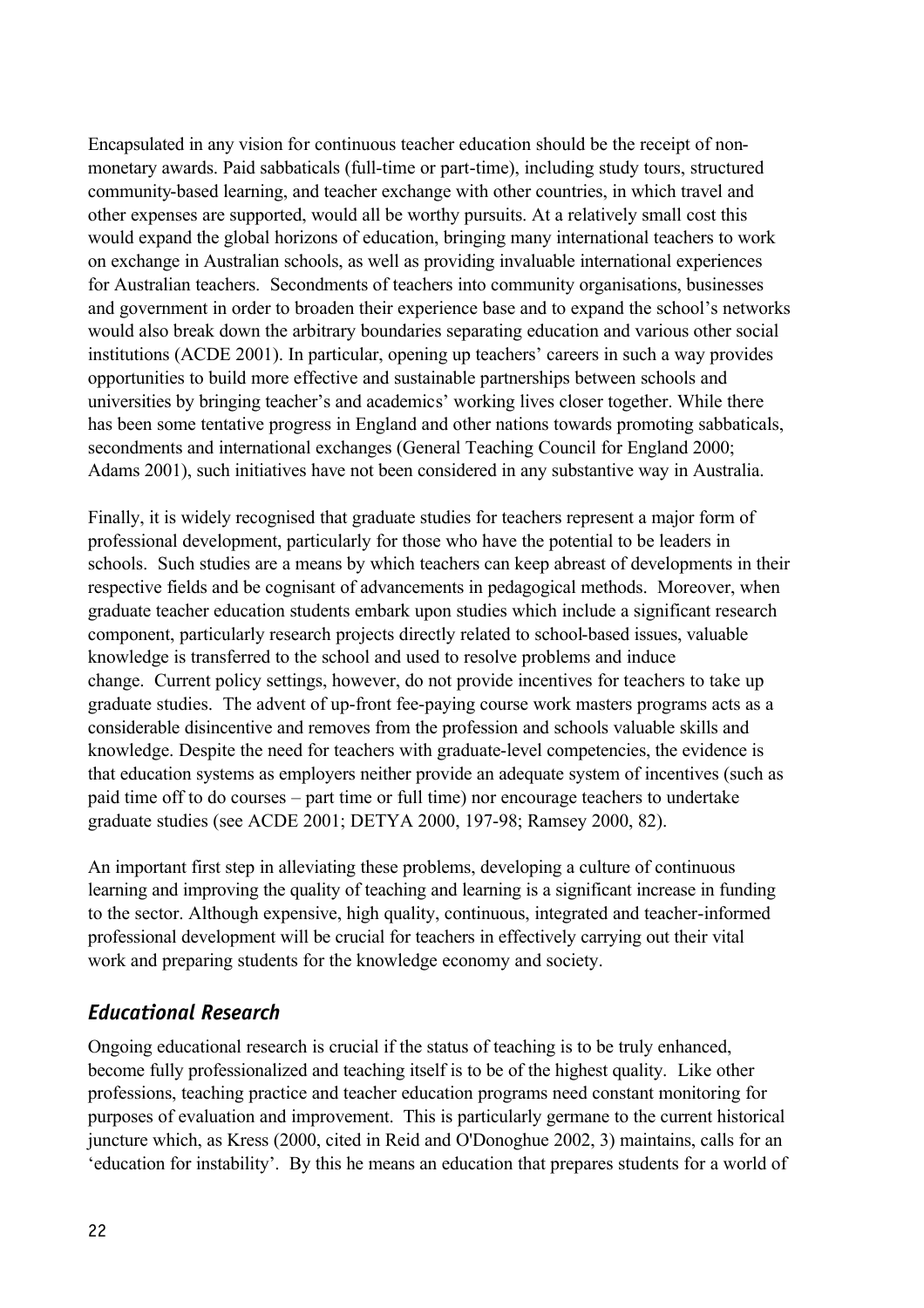change, instability and difference, one which equips them with the ability to create, imagine, innovate and adapt. Curriculum configurations that deliver such skills, and teacher education programs that equip teachers with knowledge of appropriate pedagogical practices, must be underpinned by solid, evidence-based educational research.

Educational research, then, is vital to help determine the shape of the curriculum into the future and for university education faculties and schools to design programs in accordance with the requirements of a post-modern, post-industrial society. Moreover, there is clear and unambiguous evidence that educational research does have a valuable and positive impact upon policy maker and teaching practices. In *The Impact of Educational Research*  (2000), DETYA gathered results from five distinct though related studies on education research. This report found 'compelling evidence that Australian educational research is respected internationally and makes a difference in the worlds of schools, and policy development' (DETYA 2000, 4). It also found, however, that research 'accounts for less than one per cent of the total personnel resources devoted to education and training in Australia'. Of these resources, university-based research accounts for about 90 per cent' (DETYA 2000, 5). In other words, the report demonstrates that Commonwealth Government investment in educational research has a significant positive impact on the ground in schools and at the policy level in education department's across the country.

The DETYA report clearly vindicates calls for additional funding and policy support for educational research. The case seems all the more powerful when education is becoming increasingly vital both to national economic prosperity and to social cohesion (ACDE 2001; Bush 2001; Chubb 2001; OECD 1996) and when the education sector in leading economies around the world is growing, as education itself becomes a 'lead industry' in the new economy. One would also expect that, in advanced post-industrial economies where the sectors of most significant economic growth are knowledge intensive (see also Dunlop and Sheehan 1998; Cope and Kalantzis 2000), funding for education would be increasing rather than decreasing. However, despite a mass of evidence attesting to the centrality of education in the knowledge economy public investment in education has been trending downwards. As Considine, Marginson and Sheehan (2001) have reported: 'Unfortunately education in Australia, once relatively strong, is falling off the pace set by competitor countries'. The authors concluded that 'Australia's education policies are disappointing: still focused on costcutting with little regard to the creative potential of education and research in a knowledge economy' (2001, 13).

If the current policy settings in relation to educational research were to change, an area worth pursuing would be research into teaching practices, curriculum design and pedagogy with a particular emphasis on research of a collaborative nature (Beck and Humphries 2000). Collaborative research between teacher educators and practicing teachers where, as Lingard (2001, 6) argues, teachers themselves are seen as researchers rather than as 'mere translators of research done elsewhere', needs to be supported as a matter of urgency if gains in curriculum development, pedagogy, teaching and learning are to be achieved. A collaborative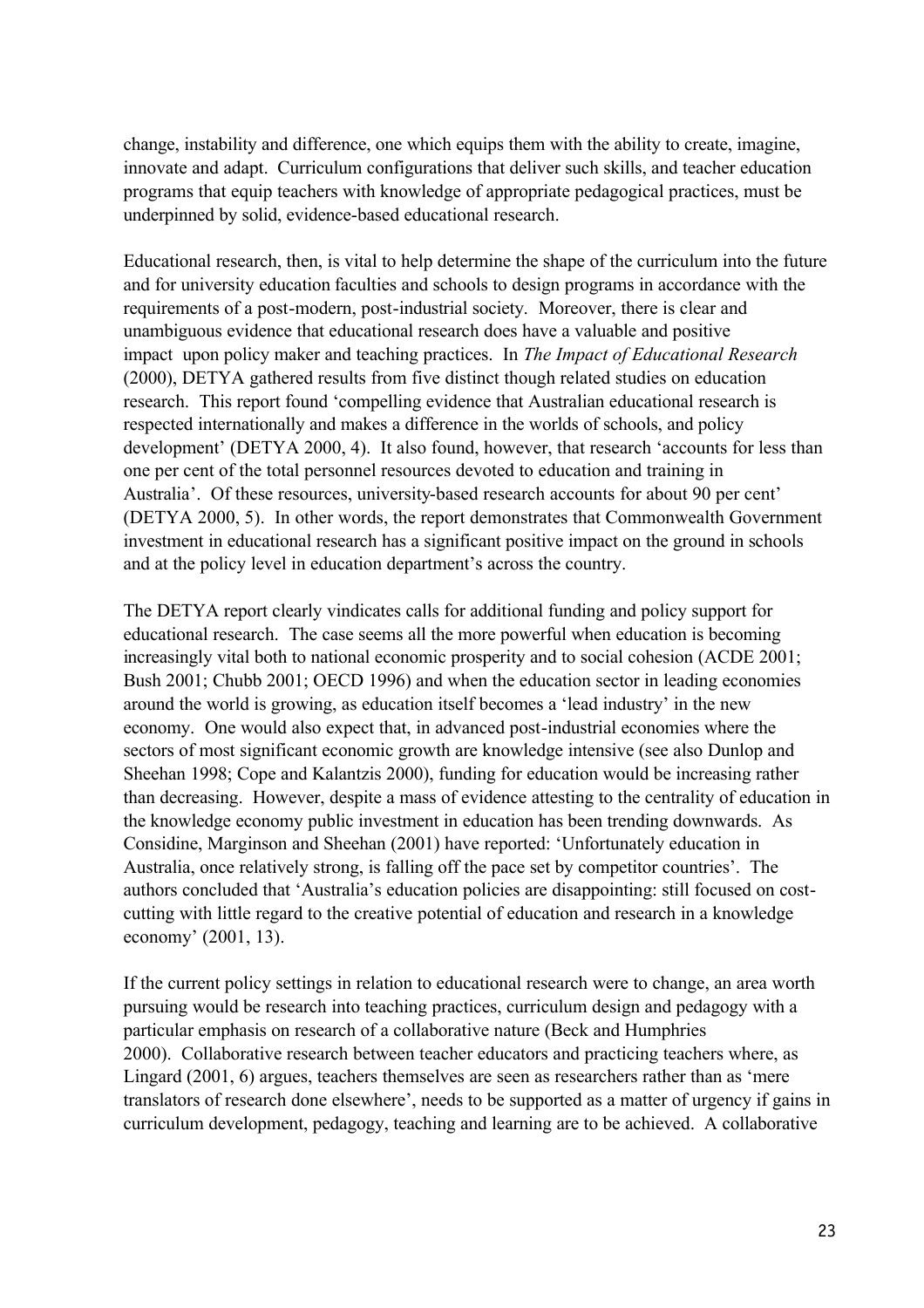approach would also facilitate the establishment of stronger functional relationships between schools and teacher education institutions as discussed above.

In the 2000 Radford Lecture, Kemmis (2001, 14) argued that Australian educational researchers now, more than ever, understand that their research efforts must be increasingly directed towards the classroom experiences of teachers; that past practices of educational research contributed to the creation of a 'perceived "gap" between theory and practice, and between the work and concerns of universities and schools'. Others (Sachs 1998) argue that, even though there is a clear distinction between the nature of practitioner and academic research – the former concerned with issues immediate to specific classroom and learning environments and the latter with generalization and theory-building – 'they can enrich each other, and should do so' (1998, 8). Sachs avers that, when teacher educators and school-based teachers engage in collaborative research they develop a better understanding of the conditions under which each party works. Teacher educators recognize that 'the differences and the continuities in the work practices between academics and their school-based colleagues will facilitate a clear articulation of expectations and possibilities' (1998, 6).

Past initiatives designed to close the gap described by Kemmis and Sachs and promote schoolbased, collaborative research include the Innovative Links project and the National Schools Network – both of which were funded by the Commonwealth Department of Employment, Education, Training and Youth Affairs in the late 1980s and early 1990s. These are glowing examples of what is possible when decision-makers buttress creative thought and action with adequate funding and other support. Many of the networks which developed from these government sponsored teacher-academic researcher collaborations still exist today and operate without funding. According to Kemmis (2001, 15), they have proven 'a powerful resource for educational research. They produce new knowledge for the profession and the field of education and continue to produce improved practice in curriculum, pedagogy and school organization'. Nonetheless, these networks are under enormous pressure:

*In tough times like the present, however, it is hard to give these networks the support they deserve. It is hard to sustain the communications that permit the sharing and exchange of knowledge, experience and research findings beyond these groups. The ANSN tries to support the exchange, but has few resources for a task that has become very large indeed. Most universities try to sustain it through their work of partnership building and maintenance. Professional associations try to support the effort where they can (Kemmis, 2001, 15)*

To revitalize these networks, give due recognition to the quality and utility of the research they produce and generally increase the level of practitioner-research and its dissemination, it is necessary that Commonwealth and State governments recommit their support to such projects (see Senate Report 1998; Kemmis 2001).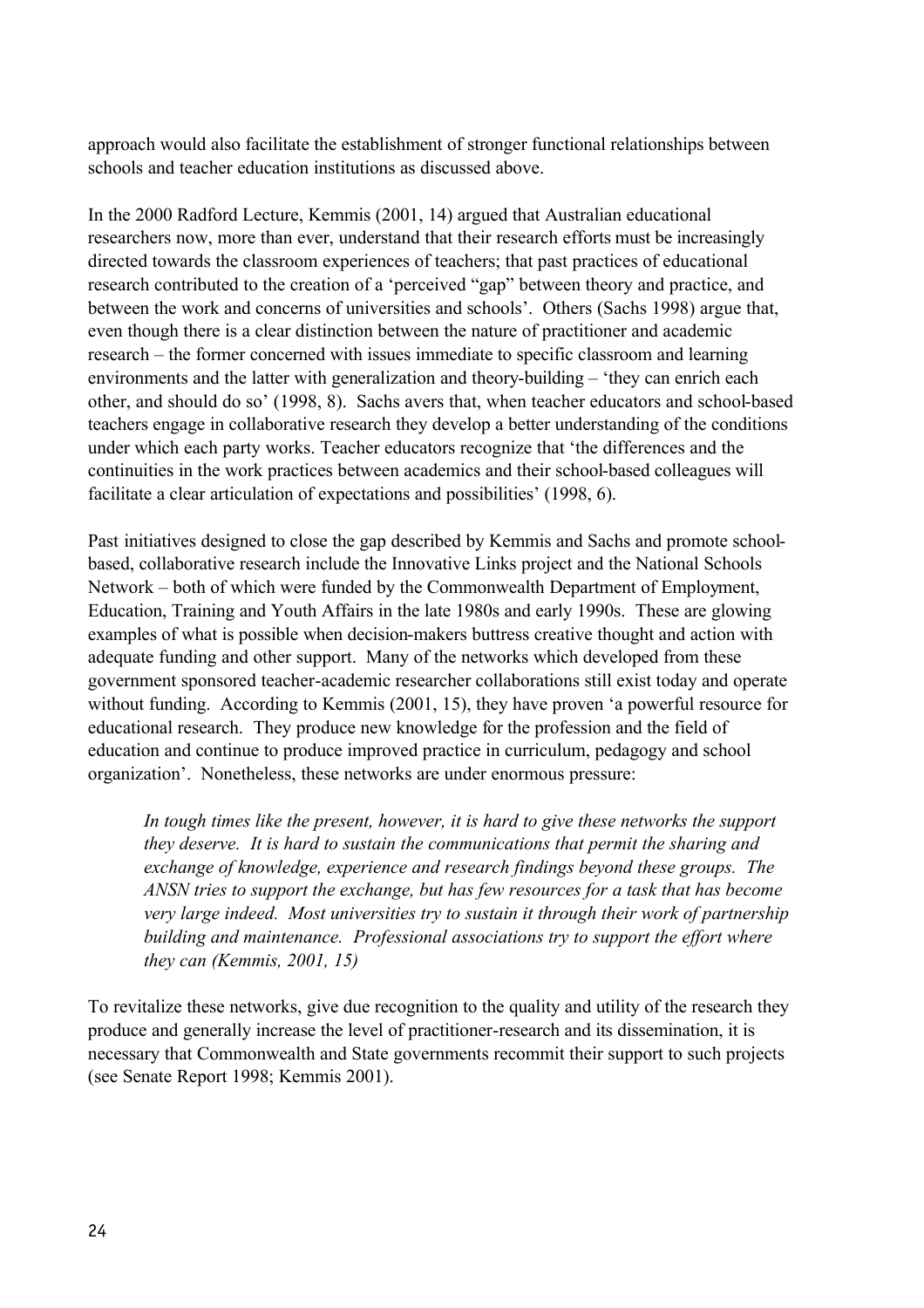# *Tertiary Teaching*

One of the issues raised in the opening paper of the 2002 Higher Education Review (Nelson 2002) concerns the quality of teaching in the tertiary sector. If the central findings from the 'new pedagogies' research that the quality of teaching lying at the heart of student achievement is so relevant to the school sector, one of the issues for debate concerns its relevance to tertiary teaching as well.

Some will wish to argue that there is an inherent difference between the two worlds and that tertiary learning relies more on the quality of the conceptual and/or research worlds constructed for the student than on the personal pedagogical (or andragogical) qualities of the teaching academic. One wonders, however, if this might not be missing the whole point about the findings coming from the new pedagogies research, and especially about the kind of teaching that it proposes as so effective.

For one thing, the results of the new pedagogies research are proposing that, similar to the effective world of tertiary learning, it is the total world of learning constructed by the teacher (and the learner) that makes the difference in student achievement at school. True to the constructivist thesis sweeping modern educational research (cf. Phillips 2000; Walker and Debus 2002), it is through a total learning environment being constructed, one which is in concert with the needs of the student and in tune with the conceptual and investigative worlds of the teacher, that the most effective learning is likely to occur. In a word, the insight about the impacting power of quality teaching is not one that should be trivialized by suggesting that good teaching is merely constituted by a set of performative skills and, as such, may have relevance to schools but not to the greater sophistication of university learning. Properly understood, the insight would seem to be as relevant to one sector as to the other.

Allied to the above assertion, is the finding that it is very much within the bounds of teacher initiative that the effective learning environment is constructed. While not dismissing earlier educational research findings related to individual and societal 'blocks' to learning readiness, the findings of recent pedagogical research have built on them in demonstrating more conclusively than ever before that, whatever the readiness conditions of the students in one's care, it is within the power of the teacher to make a difference. It is scarcely conceivable that such a truth, in such evidence, would apply to the last year of high school but have no validity to the first year of university.

Far from denying the thesis that university learning should progressively be geared towards autonomous learning, the thesis of constructivism is that the best learning in any sector will be striving for the same end and, within whichever sector, the role of the teacher in helping the learner to construct an environment towards autonomous learning is a vital one. In other words, at any level, it is part of the teacher's role to construct and facilitate a conceptual and investigative world in which learners can increasingly take responsibility for their own learning. The goal of autonomous learning should never be misconstrued as giving licence for poor teacher practice, any more than the quest for patient autonomy in health care implies or justifies a withdrawal of active care and health education on the part of the health professions.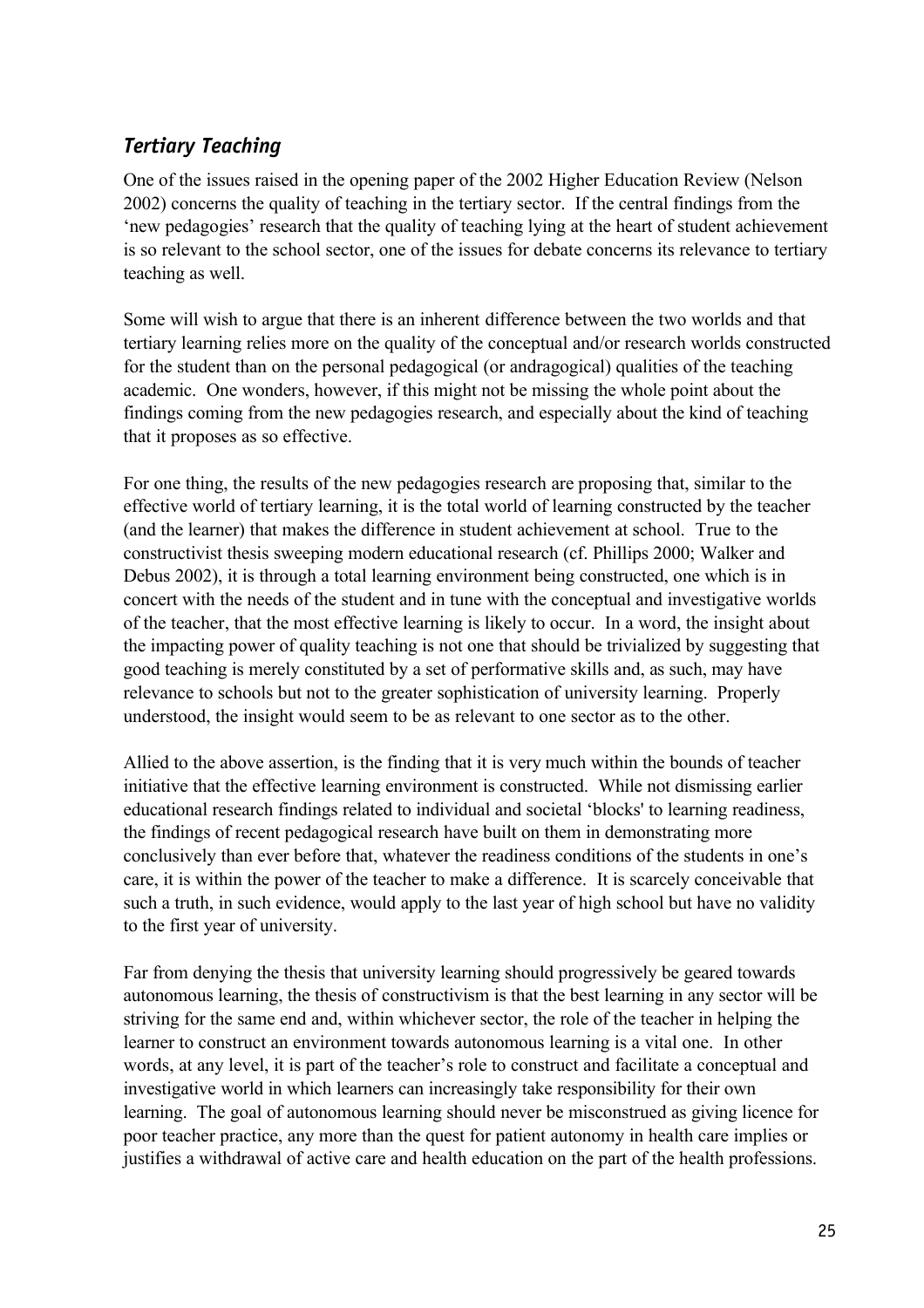The Higher Education Review paper (Nelson 2002) suggested that the kind of teaching required in universities necessitated some form of training for university academics. While bound to be unpopular with many, the alternative view that the evidentially complex world of teachers' work, so vital to achieving learning goals, can be left to chance or is somehow assured through discipline and/or research expertise becomes less and less sustainable as the evidence mounts.

## *Pre-school educators*

Pre-school education is probably the sector most in need of help in Australia. While declines in the school and university sectors are frequently remarked (though less frequently acted) upon, the pre-school sector remains seriously under funded. Australia spends just 0.1% of GDP on pre-school education compared with the OECD country average of 0.4%, and our preschool participation rate is around half that of the OECD average, and falling. Despite evidence that clearly demonstrates the early years of education are critical for success, academic development and future learning, funding has decreased (CESCEO 2000; Hill and Russell 1994; McCain and Mustard 1999; Pascal and Bertram 2000; Andersson 1992; Senate 1996; Kirby 2001). Assuming the 'teaching profession' includes preschool and early childhood educators, and well it should, then a range of issues need to be addressed. If the profession is to enhance its status and children are to develop into well-rounded, competent, productive and socially responsible citizens, a significant and collaborative program of reform is necessary.

In the workplace preschool teachers face a range of unenviable challenges, many of which are a consequence of inadequate funding. The Kirby Report (2001) into preschool education in Victoria found that the conditions under which preschool teachers worked had the effect of forcing many of them to leave the profession and prompting others to decide against pursuing a career as a preschool teacher. Preschool teachers are subjected to debilitating workloads and burdened with a diverse range of roles and responsibilities, many of which should be carried out by preschool management committees (see Press and Hayes 2000, 45). Teachers are responsible for a range of administrative tasks, record-keeping, the welfare and safety of the children in their charge, the supply of material and equipment, information collection for accountability purposes, liaison with parents and the planning of fundraising activities. To these pressures can be added children with special needs and increasing staff/child ratios.

Remuneration for preschool teachers needs to clearly reflect not only the nature of preschool teaching but also the workloads with which teachers are burdened. There are also enormous discrepancies between rates of pay for newly qualified and experienced teachers and between the wages of preschool teachers and their counterparts at the primary and secondary level (Press and Hayes 2000, 45). Furthermore, because preschools are operating under increasing financial pressure, teachers paid hours are being reduced, they are employed on low rates of pay or increasingly being employed on a part-time basis. Indeed, according to Kirby (2001, 21) almost 70 per cent of teachers are employed part-time. Combined, these conditions do not auger well for teachers wanting clear career pathways. In fact, it precludes any form of career planning. Importantly too, these realities serve as clear disincentives to pursuing a career in preschool education and contributes significantly to high attrition rates in the profession. This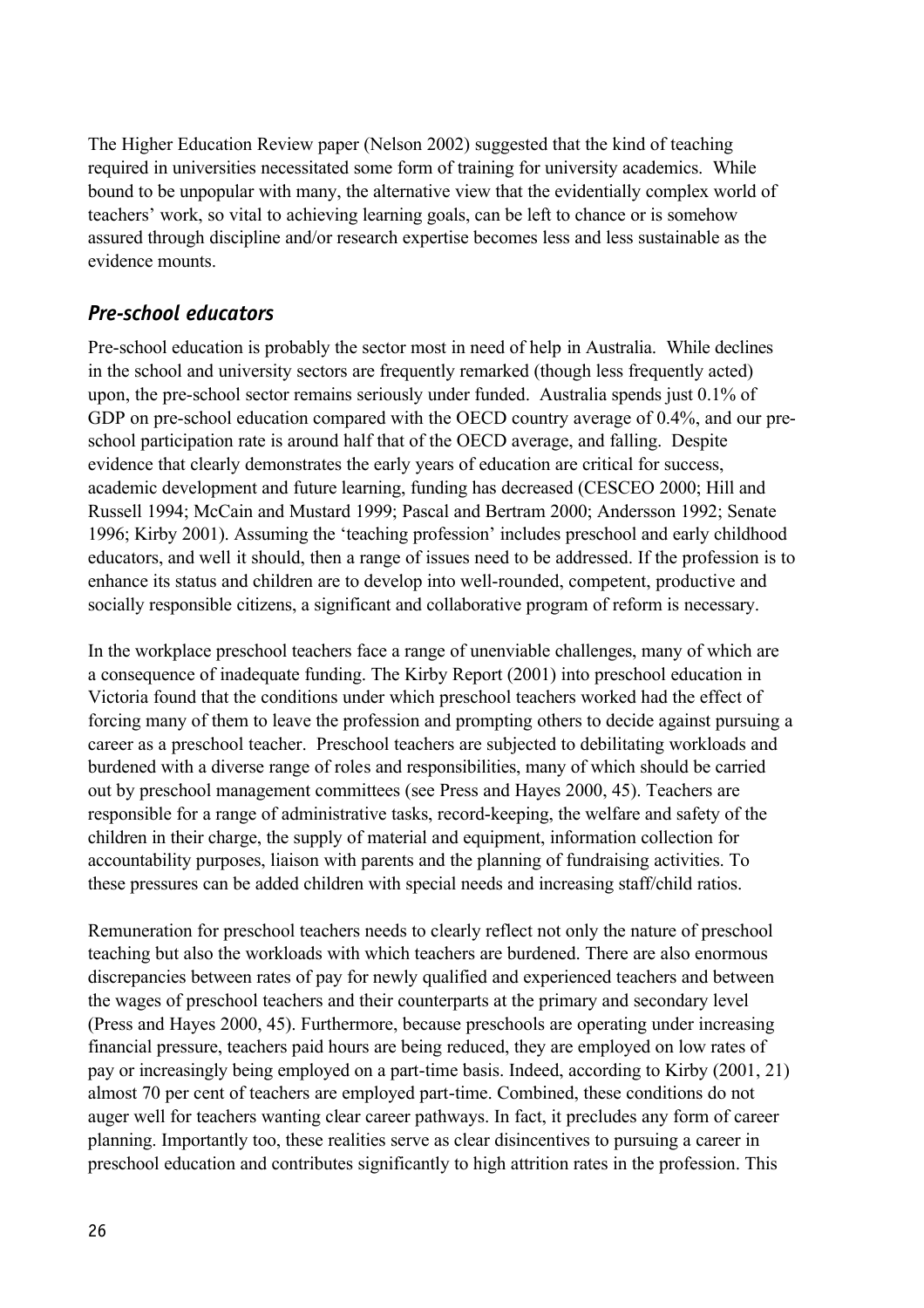is reflected in the difficulties of recruiting suitably qualified preschool teachers and the 'near impossibility' of finding relief staff to cover short-term absences.

Preschool teachers must also be considered within the context of lifelong learning and continuous education that is emphasised in this paper. In terms of professional renewal and knowledge building, professional development programs are of the utmost importance. It is probably also the most effective means of improving the quality of teaching and learning in preschools. In addition, it also provides peer support for teachers and opportunities for them to develop supportive collegiate networks. In a profession that is solitary by nature regular and ongoing professional development is a must. Unfortunately, however, such opportunities are not commonplace. Any strategy to improve the overall state of preschool education needs to consider the provision of paid and regular professional development for preschool teachers.

The role of preschool educators is becoming increasingly complex and demanding, and pay structures need to more clearly reflect this reality. A significant funding increase is a necessity. And, given the federal division of powers and the national scale of the problems in preschool education, a nationally coordinated approach would ensure that successful reforms in individual states could be reproduced at a national level, and that preschool education policy was both consistent and visionary. Above all, spending on pre-school education can, and indeed must, be seen as an investment. A long-term view must replace the more narrow concern with market forces if Australia is truly to become a knowledge nation (Considine, Marginson and Sheehan 2001).

# *Resourcing the education sector*

In the primary school, the issue of class size has recently been revived with the NSW Vinson Report (2002) suggesting that, beyond the hard evidence (see MacNaughton and Davis 1999), or lack of it, regarding learning effect, there is a commonsense view that suggests that reduced class size in the infants grades, and consequent greater pupil attention by teacher, must be a good worth striving for. The estimated budget to do just this much for a relatively small portion of the school population runs to some hundreds of millions of dollars per year, with many issues of serious physical infrastructure costs still to be determined. To run the principle across all schools in the country would clearly be an extremely expensive exercise. Within schools generally, there are endless issues related to physical refurbishment and enhancement, through to greater curriculum choice and the addressing of special needs through support programs and personnel. Across the whole sector, public and private, lies the issue of remuneration, mentioned above. To provide a scheme of remuneration of the Pennsylvania type across all school sectors would entail some billions of dollars a year.

Then there are the post-school issues, whether concerned with enhanced pathways from school to TAFE and university, or concerned with the strengthening and reinvigoration of the rundown and struggling post-school sectors of TAFE and universities themselves. The Federal Review of Higher Education (Nelson 2002) has identified the starkness of some of the issues associated with this latter. Among these are those that affect the future viability of teaching and the teacher role. The inadequate funding for teacher education provided at the birth of the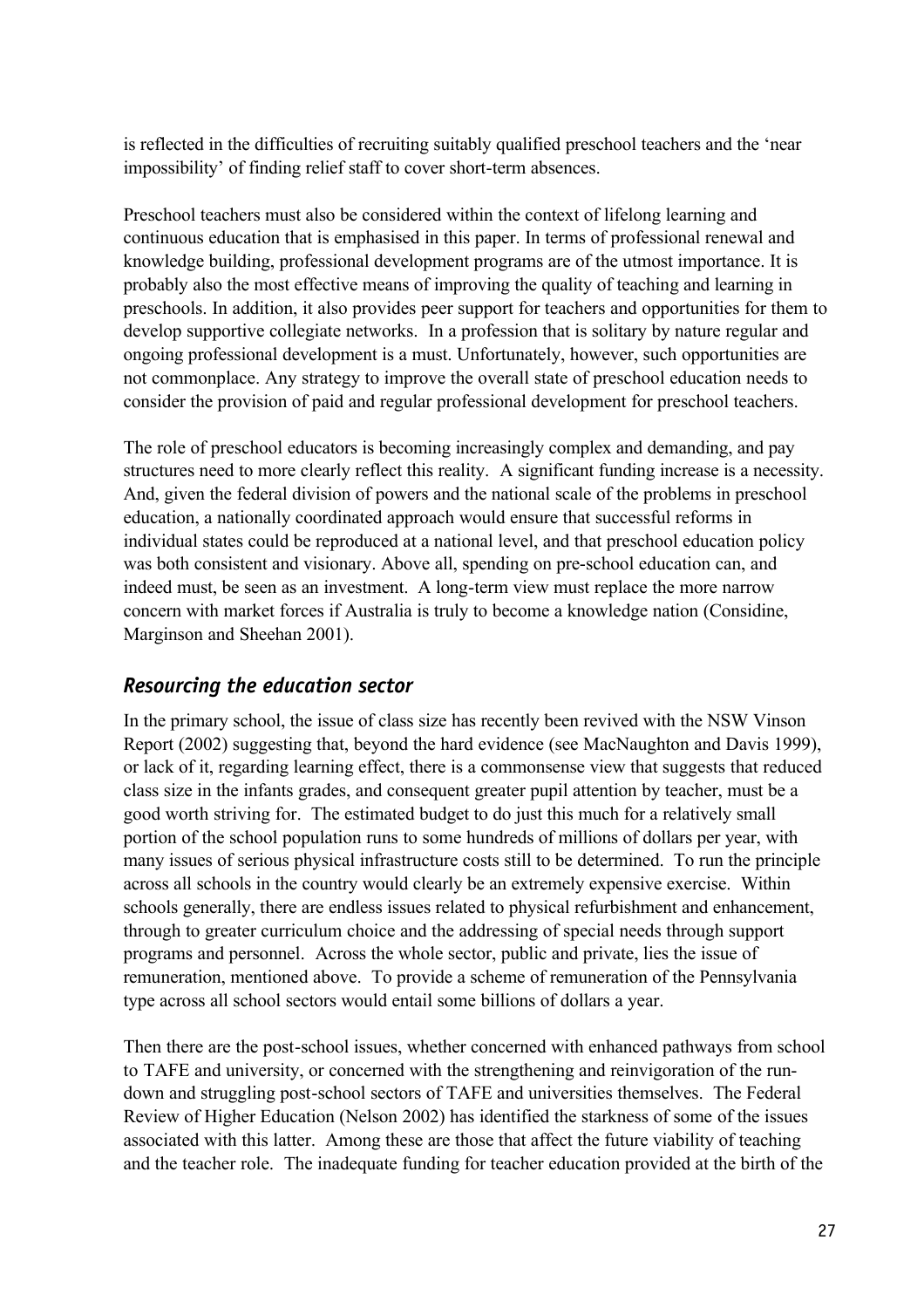unified national system, combined with the shrinking value of the DEST dollar, the ongoing impact of the national award for payment of teachers for practicum supervision, and finally the Vanstone 6% cut to the sector, have all combined to issue in an era which sees a dire teacher shortage looming with hopelessly inadequate funded places in the system to address seriously the shortage. Again, the only answer is for extra funded places to be provided and, as ever, this implies more money being found for education. Granted the relative fragility of the resources base of the country, illustrated well by the proposed 'East Timor levy' or, more recently, the public liability insurance scare and 'war' scenarios, it is fanciful to believe that all of this extra money can be found easily, if at all. If it is to be found, the likelihood is extremely slim that it will be found solely in the purse containing public dollars, unless, of course, there were to be a new education tax, or 'medicare-type levy' imposed by government. While not to be rejected out of hand, the potential political fall-out for a government imposing such a tax will most likely see it continue to be mused upon, rather than acted upon.

Within this context, it is worth considering the issue of public versus private funding. Australian education, like that of the USA, is built around the twin pillars of public and private establishment and resourcing. This has been the case since the beginnings of education in the country and it is even truer now. In fact, the mix of public and private monies has probably never been more obvious as, on the one hand, private schools are receiving more generous portions of public monies than ever before while, on the other hand, public schools are relying increasingly on private monies under the guise of 'subject fees', 'levies' and the like. Granted that all schools, public or private, follow a public curriculum and are, for the most part, financed by public monies, it may be as well to conceive of Australian education as being one large public education phenomenon, with a mix of public and private funding sources. If this were the base conception, the strategic way forward, one would suspect, would be to encourage and open up ways in which the most generous mix of public and private monies could be elicited in order to further the very important but expensive goals for pre-school, school and post-school education identified above. At the same time, such a strategy of conjoining the forces of education might lead to greater conformity between public and private systems in matters of registration, employment practices and access. While such ideas would no doubt have vociferous opponents from both the public and private sectors, it may be best for Australians to put away their unhelpful sectarian educational history, re-think the implications of the public and private reality, and so go on to maximize the common goals, minimize the differences and work towards the true common good of enhanced educational access and opportunities for all Australians, however funded.

Another issue that makes the challenge of reform in teaching and teacher education even more problematic is the number of reforms that have *already occurred.* The pace of change in education internationally has been described as hectic and "white hot" (Kenway and Epstein 1996; Simola, 1998). In Australia, teachers have faced new curricula after new curricula, and have had to constantly respond to many new reforms (e.g., Child Protection legislation, outcomes based education, the new HSC in NSW; curriculum reform in WA); the constant need to change practice has lead to a 'reform fatigue'. Constant change in professional requirements and practice is exhausting. One possible strategy for future reforms is to build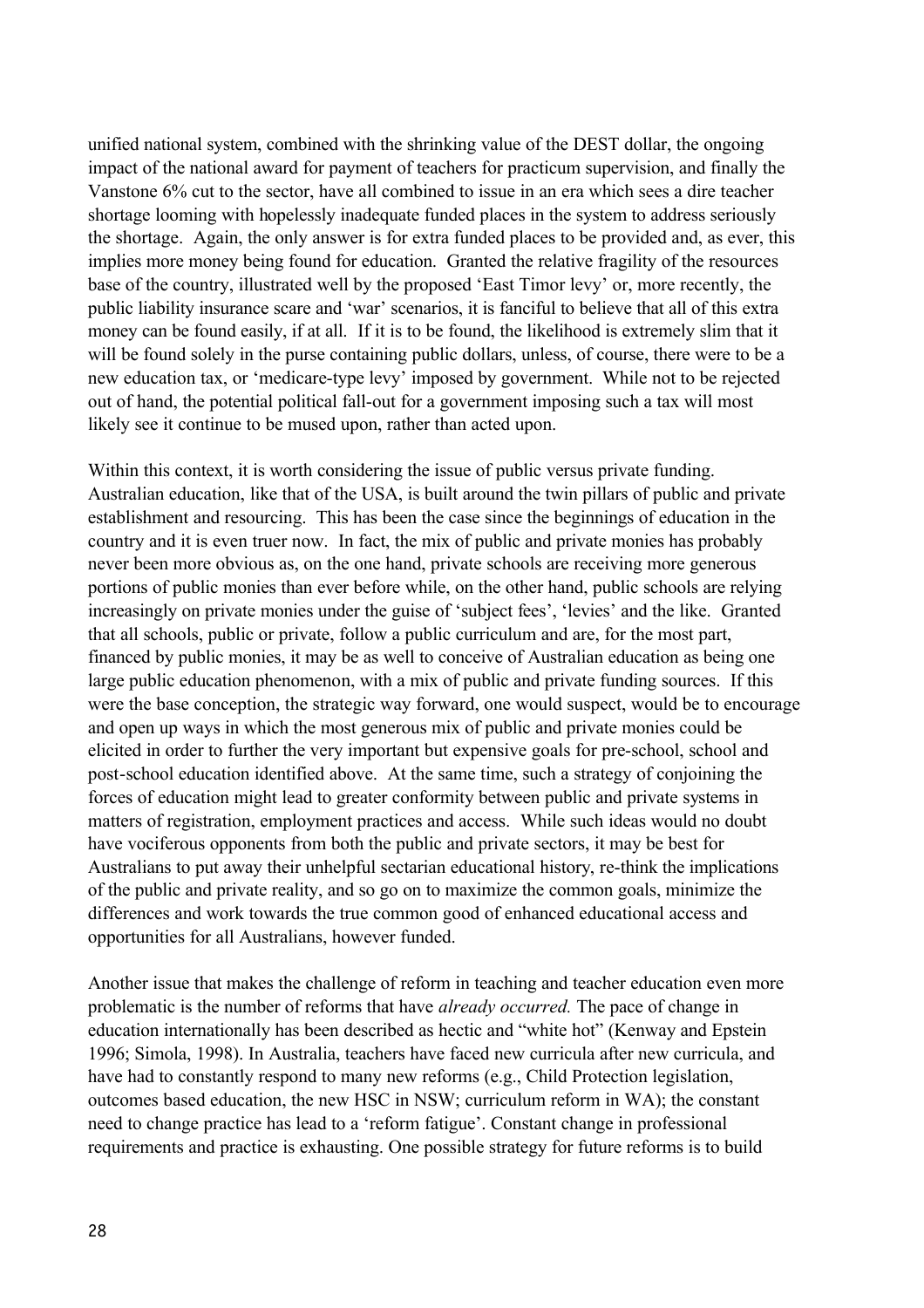into them periods of consolidation where as part of the reform, teachers and schools have 1-2 years where they can settle into new practices instigated by the reform, rest and evaluate the first reform before being required to respond to another new initiative. This recognises that reform takes time to implement successfully and may, in part, help to reduce the stress in teachers' lives.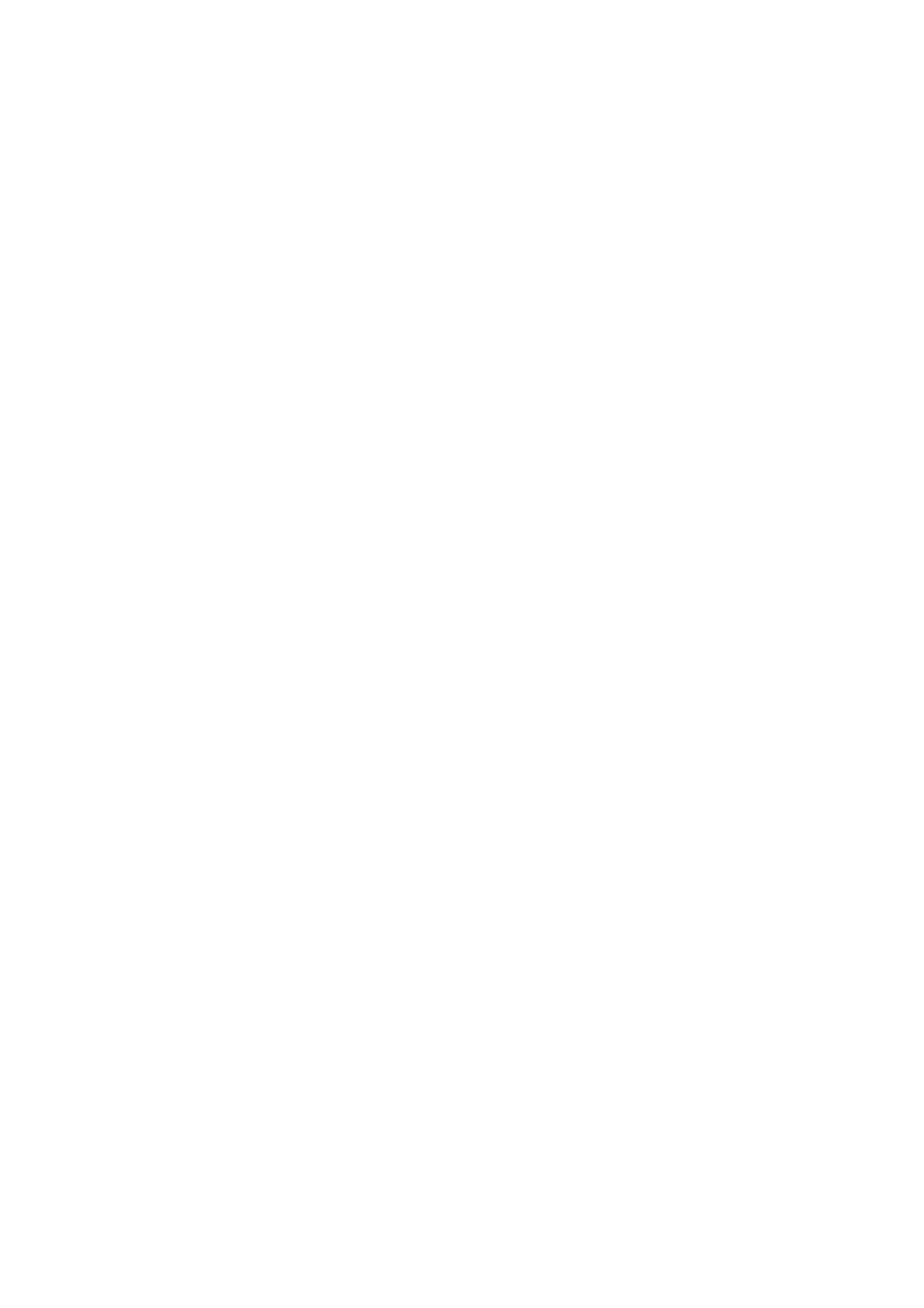#### **Conclusion**

Recent developments in teaching and education have been timely in contributing positively towards enhancing the status of the teaching profession, improving the quality of teaching and learning and providing opportunities for individuals to reach their full potential. Thus, it may well be that moves towards fortifying the teaching profession and the role of the teacher through registration and the establishment of standards represents a coming of age. The registration of teachers and the development of standards for the profession will improve the status of the profession and make it mature, confident, unified and respected. Teachers will be accomplished professionals in the same vein as doctors, engineers and other professionals. Having spent much of its recent history being perceived as a more-or-less respected apprenticeship-into-trade, the accumulation of educational research, and especially teaching research (the 'new pedagogies'), has finally confirmed what teachers themselves always knew; that teaching is a highly skilled and complex art and science that requires a rare grasp of content knowledge conjoined with an even rarer skill of disseminating that knowledge within the limitations and constraints of bulk learning in the average, not overly-conducive classroom.

Despite a number of advances, a range of challenges also face the profession, education authorities, teacher education institutions, parents and other stakeholders. Meeting these challenges will require vast reserves of creativity, innovation, determination, political will and political leadership. There is, for instance, the issue of teacher supply and the related matter of teachers' salaries as well as ensuring that the development and implementation of professional standards is genuinely informed by teachers and that teachers themselves maintain ownership. There are issues associated directly with teacher education which, if they are to be resolved, will require increased levels of collaboration between stakeholders and a willingness to innovate and experiment. The support of education authorities will be of particular importance. Similarly, a new approach to professional development will need to be adopted to ensure teachers are involved in continual education. Further educational research will be necessary to ensure effective teaching and learning and relevant curricula. Training for university academics will have to be considered if indeed, as the research shows, teacher quality is the main determinant of educational achievement. Preschool education will also need to be examined to ensure that preschool teachers are adequately remunerated and working conditions improved. Furthermore, there are complex issues associated with school, TAFE and the higher education sectors, all of which will require not only greater public investment but cooperation between the State and Commonwealth governments as well as the application of considerable creativity and innovation. It is advancement in these areas that will help to transform teaching into a true profession, one that complies with the highest standards of teaching and learning and aid the development of a world-class education system.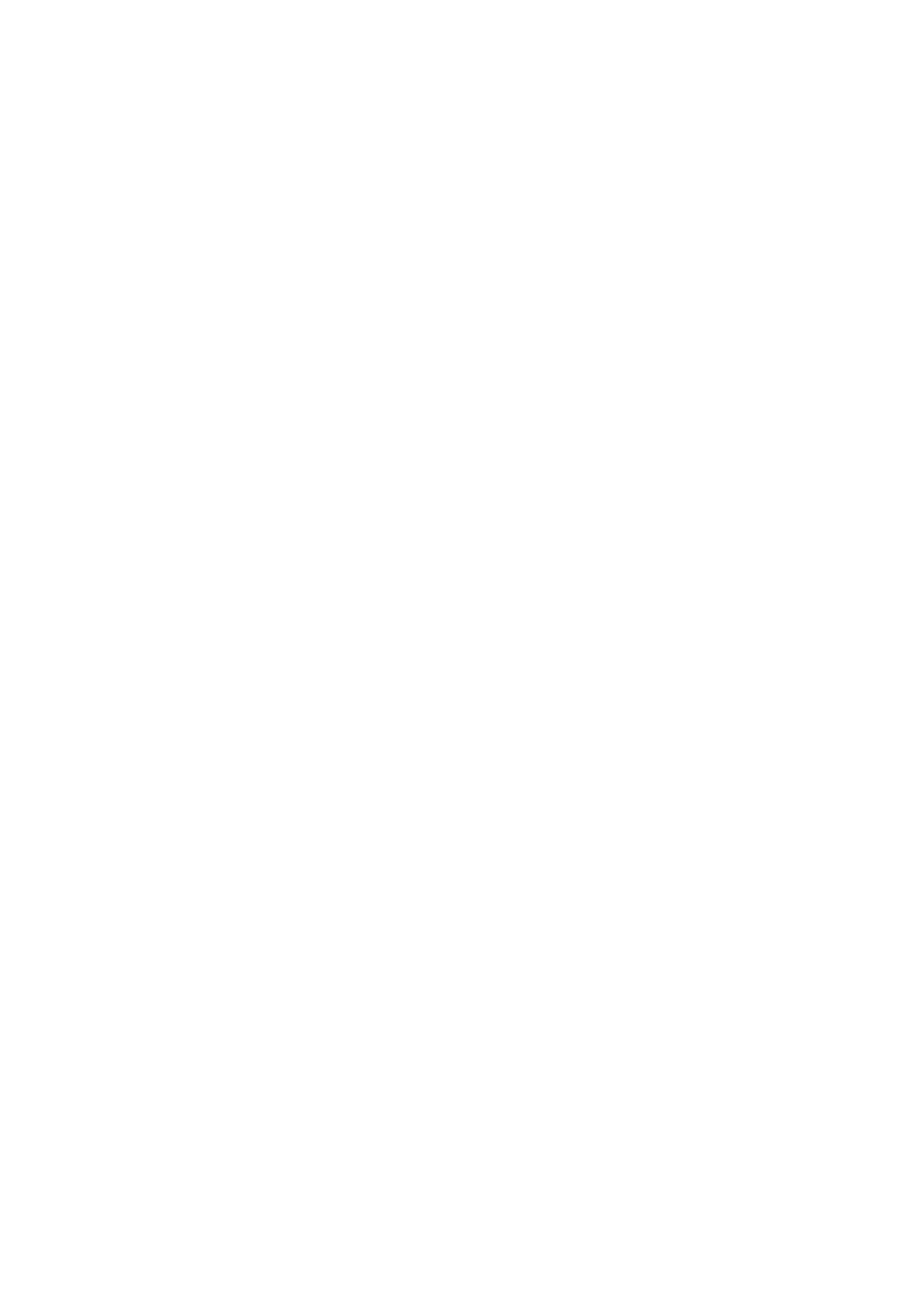#### **References**

ACDE (1998). *Preparing a profession: Report of the national standards and guidelines for initial teacher education project.* Canberra: Australian Council of Deans of Education.

ACDE (2001). New Learning: A Charter for Education in Australia. Canberra: Australian Council of Deans of Education.

ACE (2000). *Standards of professional practice for accomplished teaching in Australian classrooms: A national discussion paper.* Canberra: Australian College of Education, Australian Curriculum Studies Association, Australian Association for Research in Education Joint Paper.

ACE (2001). *Teacher standards, quality and professionalism: Towards a nationally agreed framework.* A statement by the Australian College of Education.

Adams, C. (2001). 'Investing in Teachers: The English Experience.' *Unicorn* 27(3): 21-24. Andersson, B. (1992). *Effects of day care on cognitive and social emotional competence of thirteen-year-old Swedish School Children Child Development*, cited in McCain and Mustard 1999, *Reversing the Real Brain Drain: Early Years Study – Final Report*. Ontario: Canada, April

Auchmuty, J. (1980). *Report of the national inquiry into teacher education (Australia).*  Canberra: AGPS.

Australian Science Teachers Association (2000). *Professional standards project briefing paper, no. 2.* Available at: www.asta.edu.au.

Ballantyne, R., Blaine, D. and Preston B. (forthcoming). *Teacher Education course and Completions: Initial Teacher Education Courses and 1999, 2000 and 2001 Completions*. (Department of Education, Science and Training)

Beck, M. and S. Humphries (2000). *Growing Partnerships: a further look at the development of a University – School Partnership*. Australian Association for Research in Education Conference. Sydney.

Biggs, J. and Collis, K. (1982). *Evaluating the quality of learning: The SOLO taxonomy.* New York: Academic Press.

Bobis, J. (1998). 'Partnerships with Practicing Teachers: Action Research Practice'. In *Issues in Mathematics Education: A contemporary perspective***, (**ed) N. F. Ellerton. Perth: Mastec

Business Higher Education Roundtable (2001). *The Critical Importance of Lifelong Learning: A Policy Statement.* February.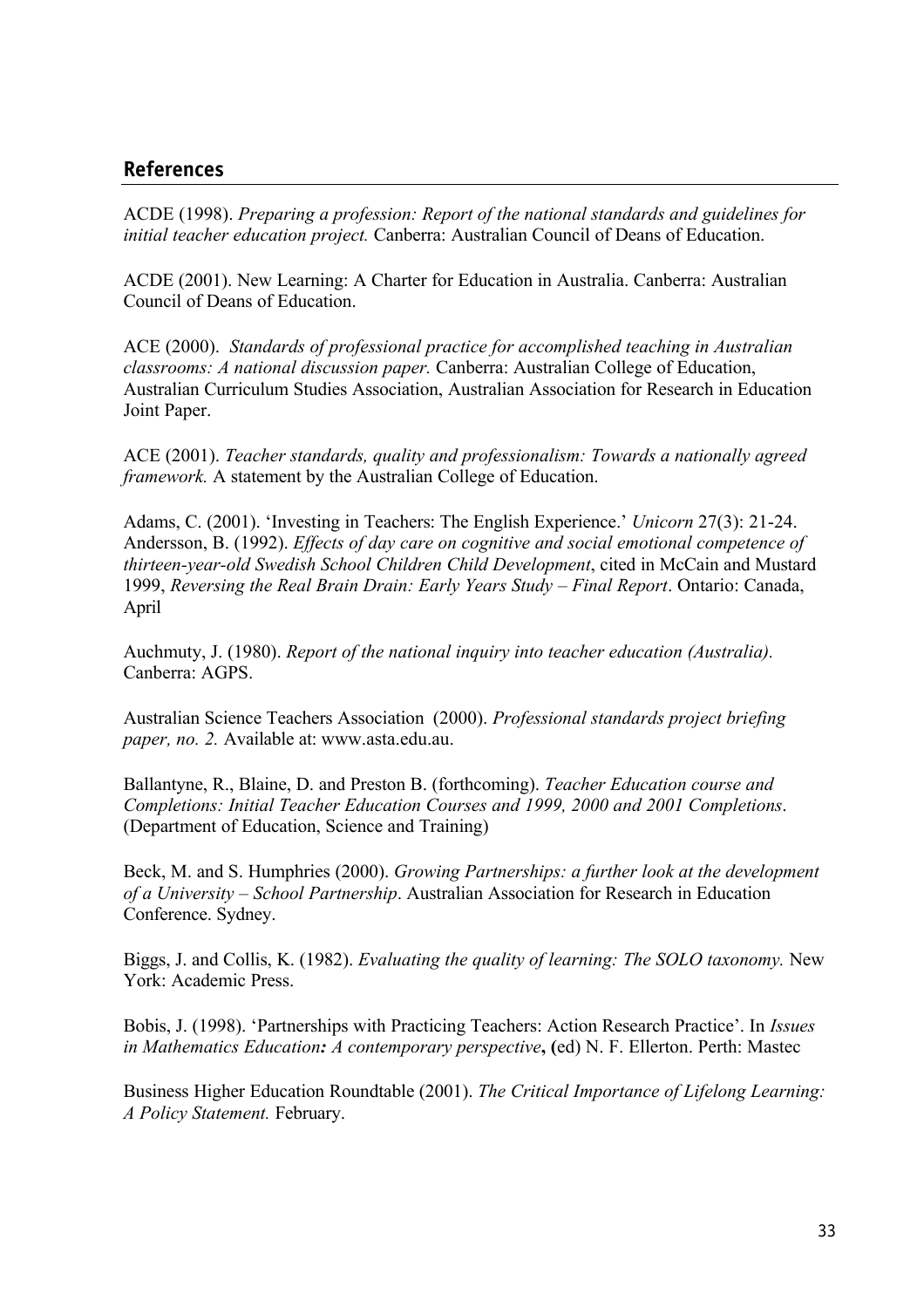Boston, K. (2002). *The road from Corio Bay: The Australian College of Educators and teacher professionalism.* Report of a national meeting of professional educators, Canberra.

Brophy, G. (1998). *Motivating students to learn.* New York: McGraw Hill.

Bush, George W. (2001). speech, *President honors nation's leading maths and science teachers,* 5 March. Available at: http://www.whitehouse.gov/news/releases/2001/03/text/index.html

Carmichael, L. (1992). *The Australian vocational certificate training system.* Canberra: **NBEET** 

Carnegie Corporation. (2002). *Teachers for a New Era: Prospectus*. Available at http://www.carnegie.org/cgi-bin/printpage/printit.pl

Chubb, I. (2001). *When To Be Average Is To Fail*, speech to the National Press Club, 14 March. Available at: http://www.avcc.edu.au/

Considine, M., Marginson, S. and P. Sheehan. (2001). *The Comparative Performance of Australia as a Knowledge Nation*. Report prepared for the Chifley Research Centre.

Cope, B. and Kalantzis, M. (2000). *Multicultural Education: An Equity Framework:* South Australian Department of Education Curriculum Standards and Accountability Framework*.*

Correy, P. (1980). *Teachers for tomorrow: Continuity, challenge and change in teacher education in NSW: Report of the committee to examine teacher education in NSW.* Sydney: Govt. printer.

Council of Education Systems Chief Executive Officers (CESCEO) (2000). *Early Childhood Education Working Party Report*. Canberra.

Danielson, C. (1999). Mentoring beginning teachers: The case for mentoring. *Teaching and Change*. vol. 6, no. 3, Spring, pp 251-257.

Darling-Hammond, L. (1997). *The right to learn: A blueprint for creating schools that work.* San Francisco: Jossey Bass.

deCourcy Hinds, M. (2002). *Teaching as a Clinical Profession: A New Challenge for Education*. New York: Carnegie Corporation.

DETYA (2000). *The impact of educational research*. Canberra: Department of Education, Training and Youth Affairs.

Dunlop, Y. and Sheehan, P. (1998). 'Technology, Skills and the Changing Nature of Work', in *Working for the Future*. P. Sheehan & G. Tegart (Eds.). Victoria University Press.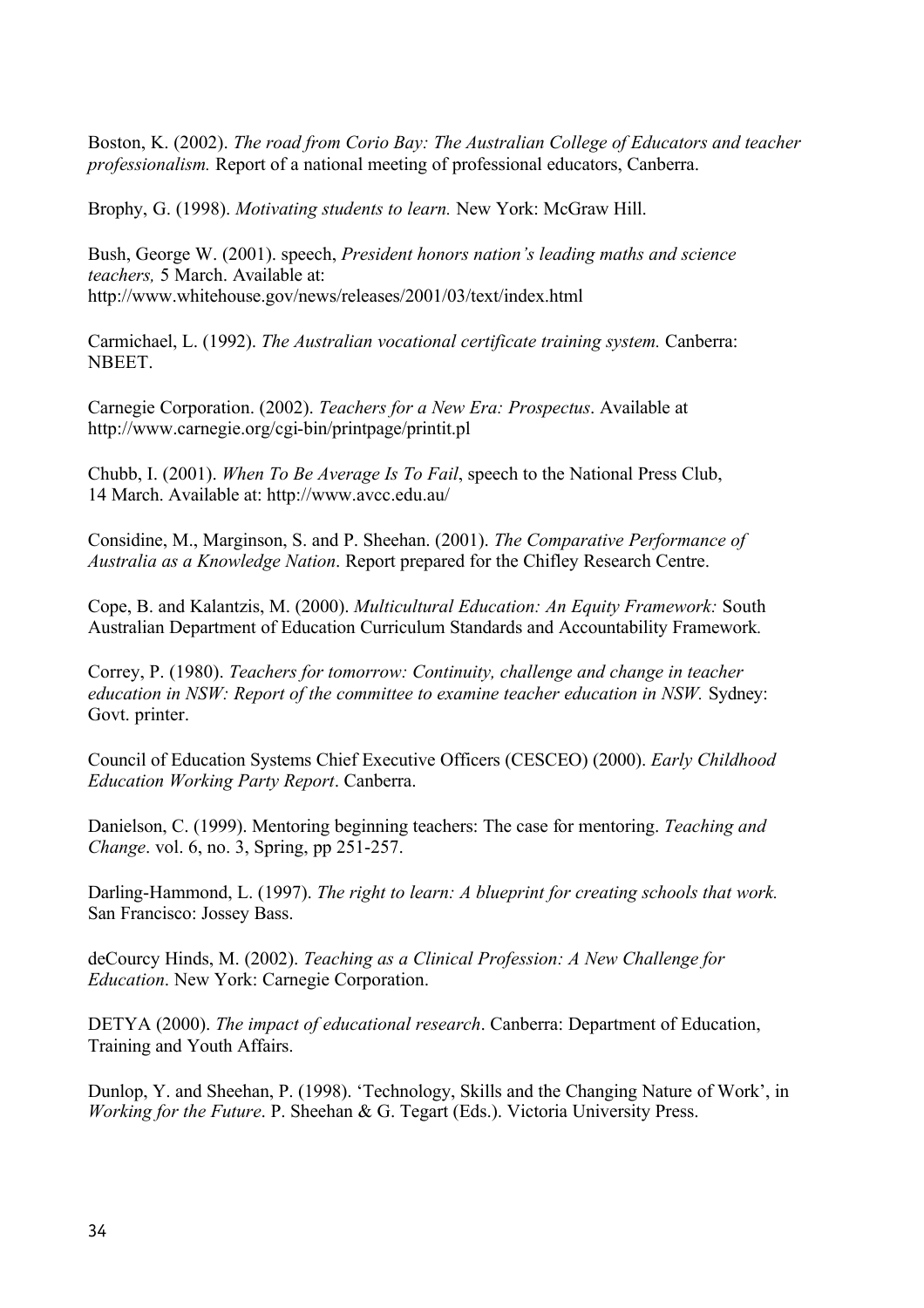Elmore, R. F. and D. Burney (1999). 'Investing in Teacher Learning: Staff Development and Instructional Improvement'. In *Teaching as the Learning Profession: Handbook of Policy and Practice*. G. Sykes and L. Darling-Hammond. San Francisco: Jossey-Bass Publishers.

Finn, B. (1991). *Young people's participation in post-compulsory education and training.*  Canberra: AGPS.

General Teaching Council for England. (2000). Continuing Professional development. Advice to Government. London.

Gitomer, H. D. (1999). Evaluating a teacher induction support program. *Teaching and Change*. vol. 6, no. 3, Spring, pp 272-283.

Gore, J. & Morrison, K. (2000). The perpetuation of s (semi-)profession: challenges in the governance of teacher education. *Teaching and Teacher Education,* (17)567-582.

Guskey, T. R. (1995). 'Professional Development in Education: In Search of the Optimal Mix'. In *Professional development in education : new paradigms and practices*. T. R. Guskey and M. Huberman. New York: Teachers College Press.

Habermas, J. (1972). *Knowledge and human interests.* (tr. J. Shapiro) London: Heinemann.

Hargreaves, A. (1992). Cultures of teaching: A focus for change. In A. Hargreaves & M. Fullan (Eds.), *Understanding teacher development*. London: Cassell.

Hargreaves, A. (1994). Changing Teachers, Changing Times: teachers' work and culture in the postmodern age. London: Cassell.

Hargreaves, A. (1997). 'The four ages of professionalism and professional learning.' *Unicorn* vol. 23 no. 2 pp 86-114.

Hawley, W. D. and L. Vallli (1999). 'The Essentials of Effective Professional Development'. *Teaching as the Learning Profession: Handbook of Policy and Practice*. G. Sykes and L. Darling-Hammond. San Francisco: Jossey-Bass Publishers. Hill, P. and Russell, J. (1994). *Resource Levels for Government Primary Schools*. Melbourne: University of Melbourne.

Hodges, H. L. B. (1996). 'Using Research to Inform Practice in Urban Schools: 10 Key Strategies for Success.' *Educational Policy* vol. 10 no. 2. pp 223-244.

Ingvarson, L. (1998). Professional development as the pursuit of professional standards: The standards-based professional development system. *Teaching and Teacher Education,*  (14)127-140.

Kemmis, S. (2001). 'The 2000 Radford Lecture. Educational research and evaluation: Opening communicative space'. *The Australian Educational Researcher*. vol. 28. no. 1. pp 1-31.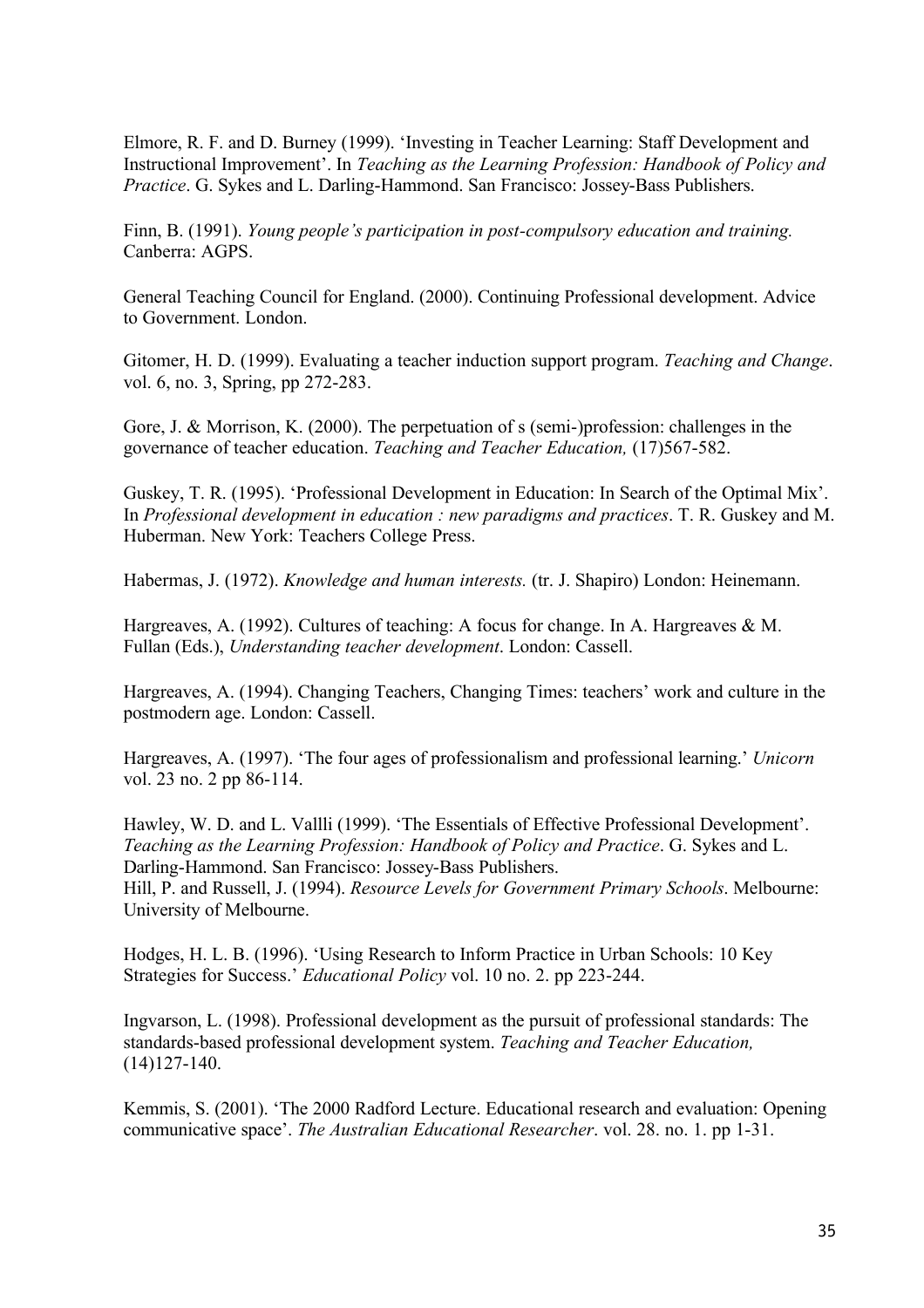Kenway, J. & Epstein, D. (1996). The marketisation of school education: Feminist studies and perspectives. *Discourse: Studies in The cultural Politics of Education,* vol. 17 no. 3. 301-314.

Kwong Lee Dow (2002-3). Review into teacher education commissioned as part of the Federal Review of Higher Education, Canberra: Department of Education, Science and Training.

Lingard, B. (2001). 'Some Lessons for Educational Researchers: Repositioning Research in Education and Education in Research'. *The Australian Educational Researcher*. vol 28. no. 3. pp 1-47.

Lohr, L. (1999). 'Assistance and review: Helping new teachers get started'. *Teaching and Change*, vol. 6, no. 3, Spring. pp 295-313.

Lovat, T. and Smith, D. (2003). *Curriculum: Action on reflection.* (fourth edition). Sydney: Social Science Press. (nb. Parts of sections 2 and 3 quote liberally from this text, though expand on it. In turn, the text provides the social scientific and philosophical contexts from which the issues arise)

MacNaughton, G. and Davis, K. (1999) *Towards a Future Vision: The Tasmanian Early Childhood Review, Final Report*. Tasmania: Department of Education.

McCain and Mustard (1999). *Reversing the Real Brain Drain: Early Years Study – Final Report*. Ontario: Canada

McCormack, A. and Thomas, K. (2001). Experiences And Reflections of PDHPE Beginning Teachers: A Pilot Study. Paper presented at the Australian Association for Research in Education Conference, Perth, December. Available at http://www.aare.edu.au/01pap/mcc01444.htm

Mayer, E. (1992). *Employment-related key competencies for post-compulsory education and training.* Canberra: AGPS.

Martin Report (1965). *Tertiary education in Australia.* Canberra: AGPS.

Mitchell, K., Kerridge, I. and Lovat, T. (1996). *Bioethics and clinical ethics for the health professions.* Sydney: Social Science Press.

NBPTS (1999). *The five propositions of accomplished teaching*. Available at: http://www.nbpts.org.

Nelson, B. (2002). *Higher education at the crossroads.* Canberra: Department of Education, Science and Training Review of Higher Education (series of papers).

Newmann, F. and associates (1996). *Authentic achievement: Restructuring schools for intellectual quality.* San Francisco: Jossey Bass.

NSW (1997). *Raising the standing of teachers and teaching.* Sydney: Ministerial Advisory Committee on the Quality of Teaching.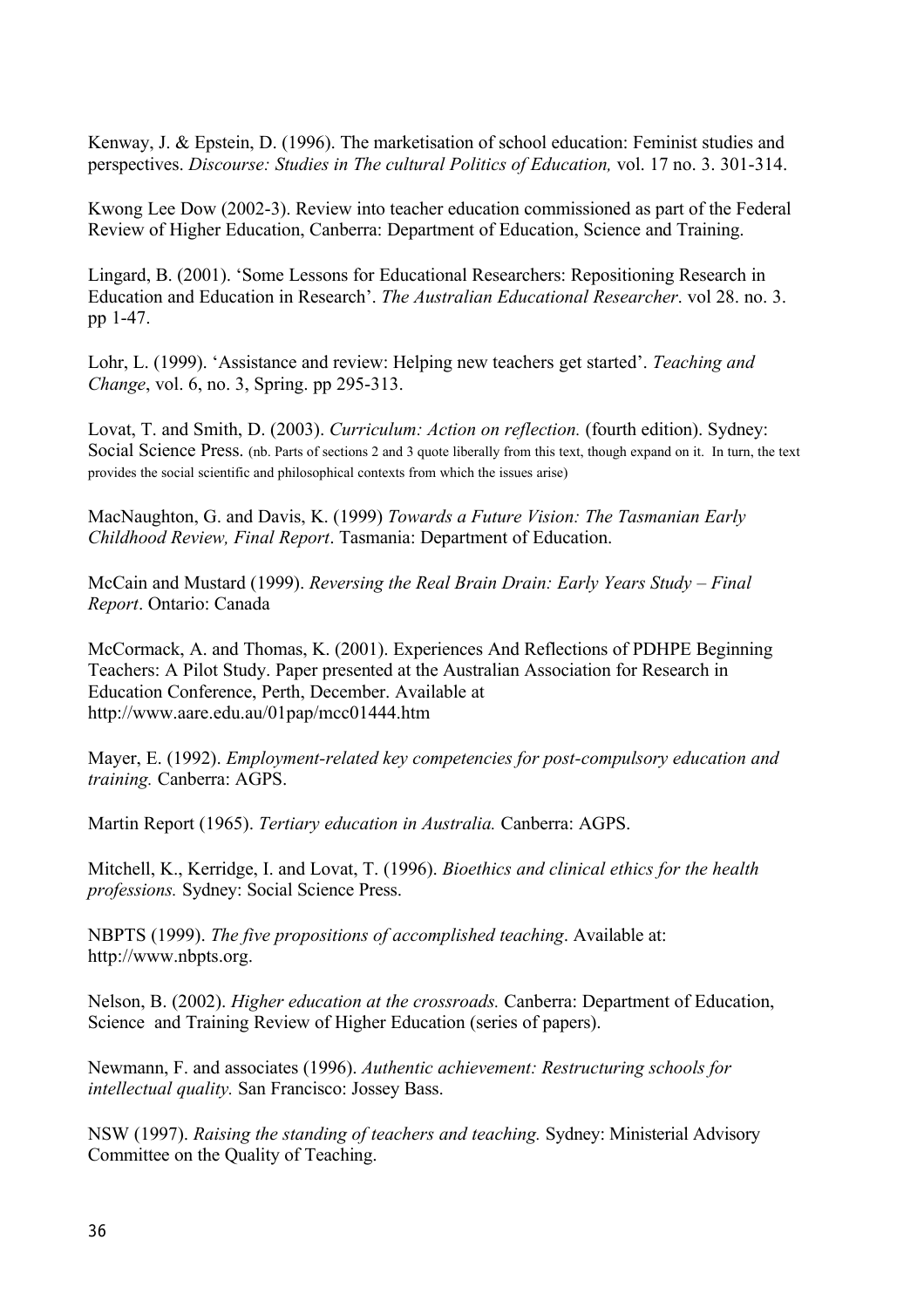NSW (1998). *Towards identifying professional teaching standards for NSW schools.* Sydney: Department of Education and Training.

NSW (1999)*. Identifying the challenges: Initial and continuing teacher education for the 21st century.* Sydney: Ministerial Advisory Committee on the Quality of Teaching.

NSW (2000). *Pedagogy for the future: Three year strategic submission NSW.* Sydney: NSWDET Quality Teacher Project.

OECD (1994). *Quality in teaching.* Paris: Organization for Economic Cooperation and Development.

OECD (1996). *The knowledge based economy* Paris: Organization for Economic Cooperation and Development.

OECD (1996). *Lifelong learning for all*. Paris: Organization for Economic Cooperation and Development.

Ontario College of Teachers (1999). *Standards of practice for the teaching profession.*  Available at: http://www.oct.on.ca.

QSRLS (1999). *Report of the Queensland school reform longitudinal study.* Brisbane: Education Queensland.

Pascal and Bertram (2000). *Report to DFEE*. Centre for Early Learning: Worcester. UK, (unpublished), cited in Kirby, P. (2001), Review of the Issues that Impact on the Delivery of Preschool Services to Children and their Families. Dept of Human Services: Victoria, June.

Pascoe, S. (ed.) (2002). *Values in education.* Canberra: Australian College of Educators Yearbook.

Phillips, D. (2000). *Constructivism in education: Opinions and second opinions on controversial issues.* Chicago: University of Chicago Press.

Preston, B. (2000). *Teacher supply and demand to 2005: Projections and context*. Canberra: Australian Council of Deans of Education.

Ramsey, G. (2000). *Quality matters: Revitalizing teaching: Critical times, critical choices.* Sydney: Ministry of Education and Training.

Reid, A and O'Donoghue, M. 'Revisiting enquiry-based teaching'. Paper presented at the annual conference of the Australian Teacher Education Association Conference, Victoria University of Technology, Melbourne, 25, September, 2001.

Sachs, J. (1998). 'Uncertainty, Ambiguity And Fluidity: The Pre-Millenial Challenges for Education Research'. *The Australian Educational Researcher*. vol. 25. no. 1 pp 1-14.